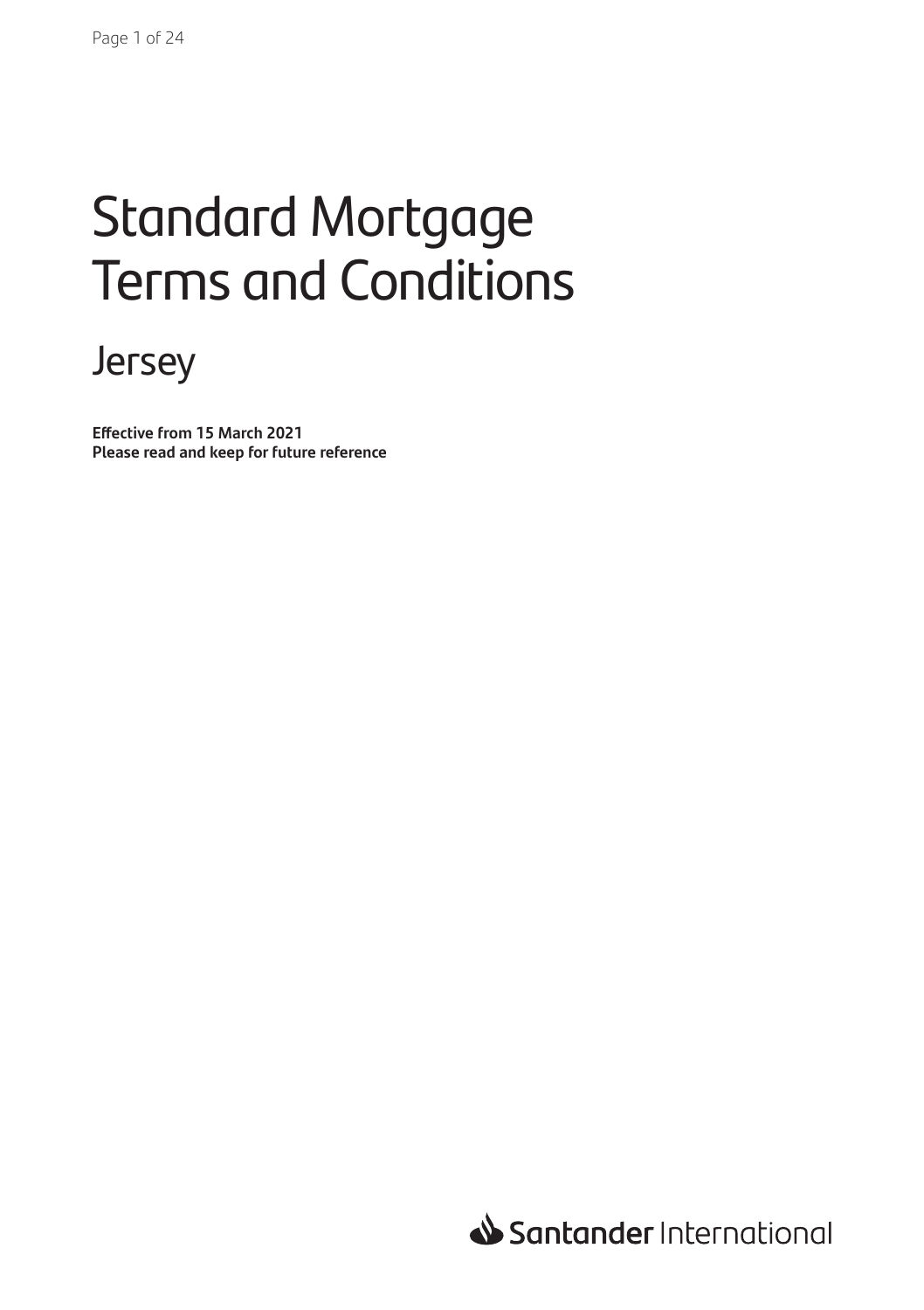# **Contents**

| Introduction                              | 03 | Restrictions on Your power to deal with |    |
|-------------------------------------------|----|-----------------------------------------|----|
| Definitions                               | 04 | the property                            | 13 |
| Interpretation and application            | 06 | General obligations                     | 14 |
| Acting in joint names                     | 06 | Obtaining Our consent                   | 15 |
| Withdrawal of offer                       | 07 | Default, breaches and other matters     | 15 |
| Our agreement                             | 07 | Your furniture and goods                | 17 |
| Scope of security                         | 07 | Our right to inspect and do works       | 17 |
| Payments You must make                    | 07 | Insurance by You                        | 17 |
| Payment date                              | 08 | Insurance by Us                         | 17 |
| Monthly payment                           | 08 | Insurance by another person             | 18 |
| Extra payments                            | 09 | General provisions about insurance      | 18 |
| Early repayment charge                    | 09 | Fees                                    | 18 |
| Interest We charge                        | 10 | Further assistance from You             | 20 |
| Interest at a Tracking Rate               | 10 | Power of attorney                       | 20 |
| Interest at a Variable Rate               | 10 | Continuing security                     | 20 |
| Substituting a different Base Rate        | 10 | Transfer of rights                      | 20 |
| General provisions about interest         | 11 | Variations                              | 21 |
| Set off                                   | 12 | Enforcement of Rights                   | 21 |
| Additional security                       | 12 | <b>Notices</b>                          | 21 |
| Transferring your loan to a new mortgage  | 12 | Governing law                           | 22 |
| Refunding an early repayment charge on    |    | Data Protection                         | 22 |
| a transfer of your loan to a new mortgage | 13 |                                         |    |
|                                           |    |                                         |    |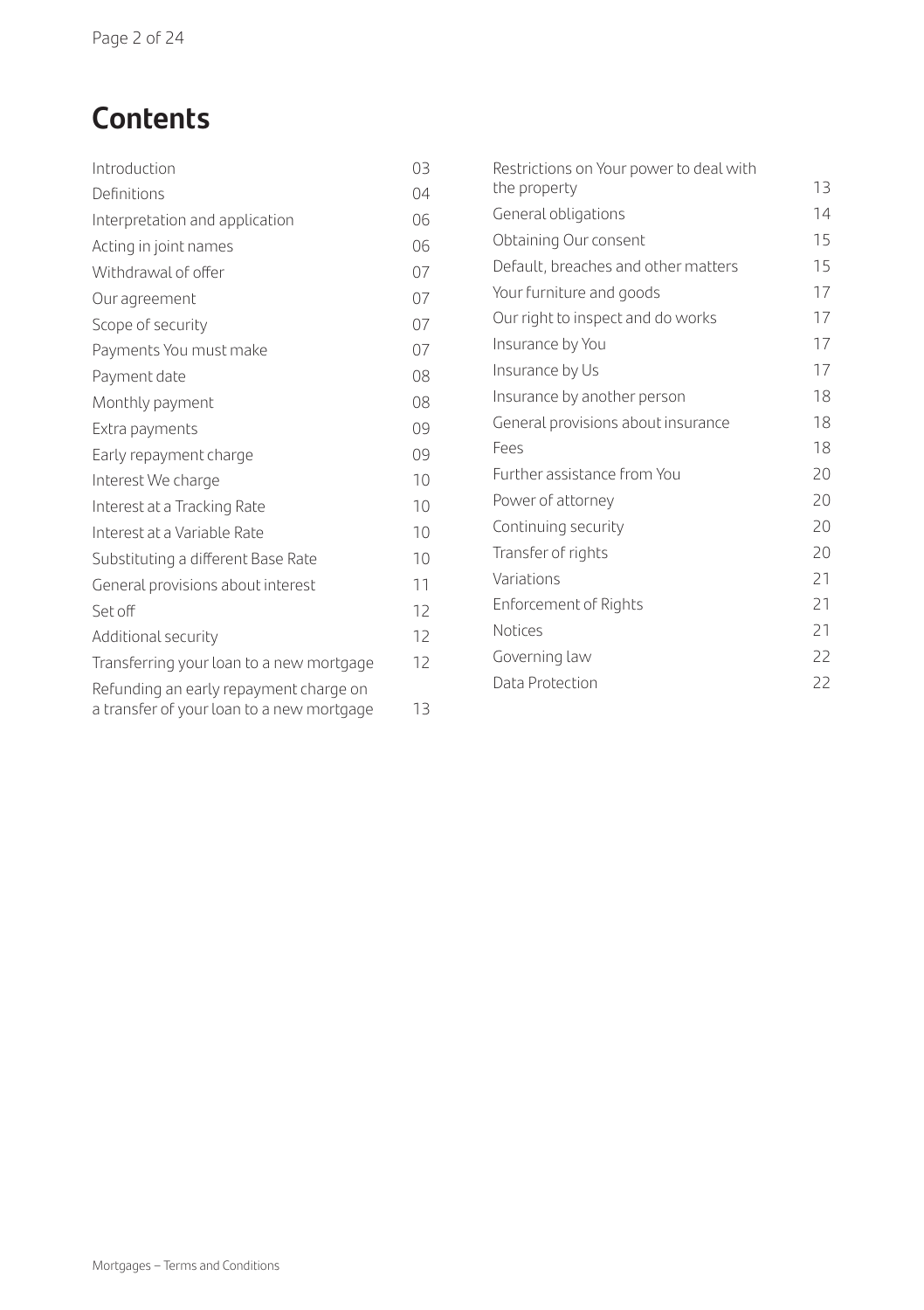### **Introduction**

Santander International is the registered business name of Santander Financial Services plc, acting through its Jersey Branch in relation to accounts located in Jersey.

This document contains conditions which apply to the mortgage. Other terms which apply to the mortgage are set out in the mortgage application form, the mortgage offer document, the Mortgage Documents and any other document You sign in connection with the mortgage which expressly provides that it contains conditions which You are legally bound by.

These conditions and any communications We make with You concerning Your mortgage will be in English.

It is important that You read each document that contains terms and conditions that apply to the mortgage and fully understand them before You accept the mortgage offer. Once You have accepted the mortgage offer, You will be legally bound to comply with the terms and conditions. You should ask Your legal adviser to explain anything You do not understand in the documents that We provide in relation to the mortgage.

You may request a copy of these conditions and Our tariff of mortgage charges at any time.

**IMPORTANT: YOUR PROPERTY MAY BE AT RISK IF YOU DO NOT KEEP UP REPAYMENTS ON YOUR MORTGAGE.** 

**WE RECOMMEND YOU KEEP THIS BOOKLET AND ANY OTHER DOCUMENTS WHICH RELATE TO THE MORTGAGE SAFE IN CASE YOU NEED THEM FOR FUTURE REFERENCE.**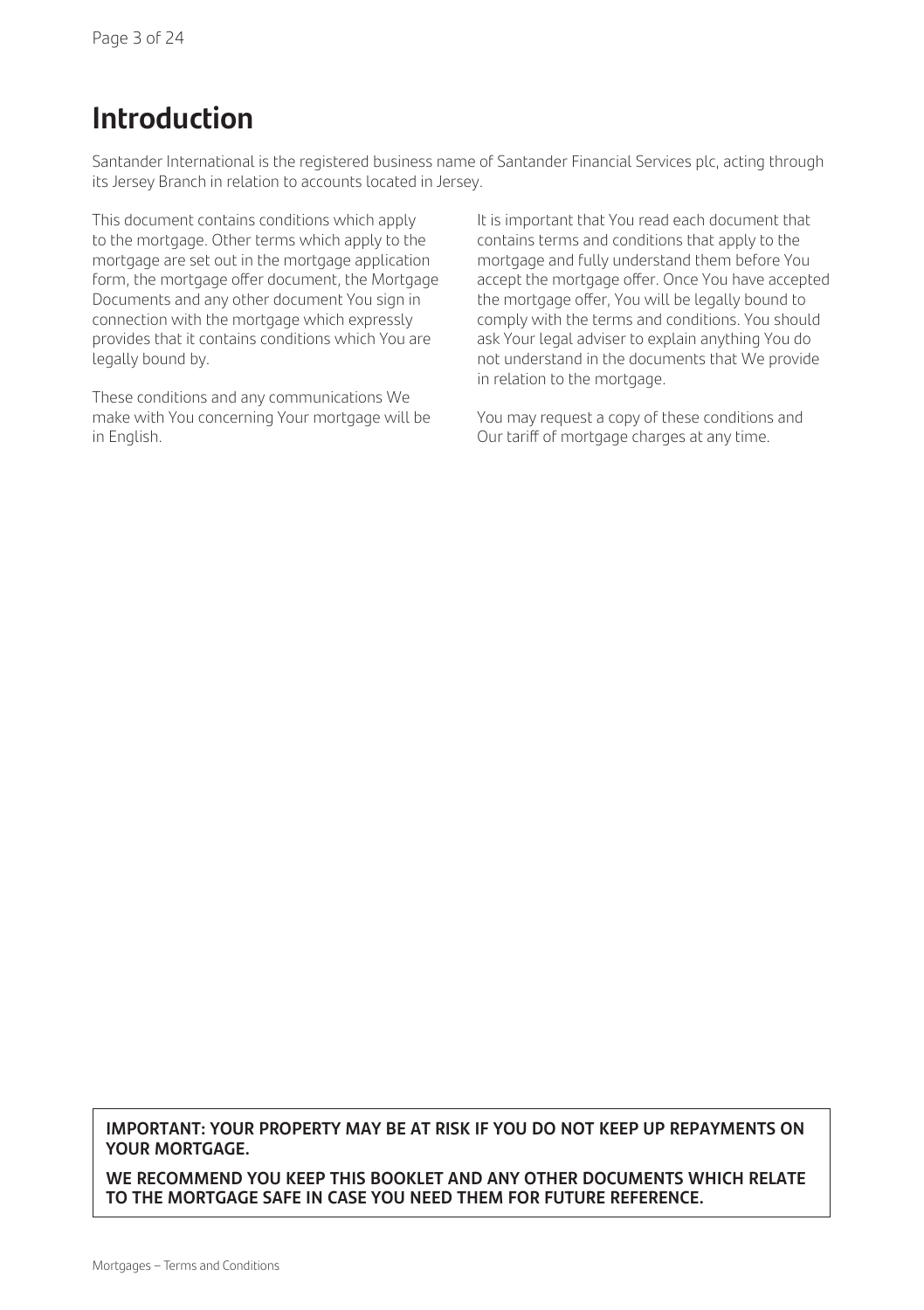#### **1 Definitions**

- 1.1 In these Conditions some words have a special meaning. These words and what they mean are set out below:
- 1.2 'Additional Loan' means the amount We lend You under any Additional Loan Offer mentioned in the definition of Offer below;
- 1.3 'Additional Security' means any of the following:
	- a) Your rights under any agreement, option, Guarantee or Indemnity which concerns:
		- (i) the Property;
		- (ii) the way the Property is built; or
		- (iii) the condition of the Property;
	- b) any shares or other membership rights which You hold in a management company, property owning company or residents' association by virtue of owning the Property;
	- c) all rights and remedies You have concerning the Property (including any which arise from damage to it or a drop in its value or any rights to compensation); and
	- d) the benefit of any policy which provides insurance against any of the following risks:
		- (i) a defect in the title to the Property;
		- (ii) someone enforcing a right against the Property; or
		- (iii) the court setting aside or varying an earlier transaction concerning the Property.

 However, the 'Additional Security' does not include any contract (such as a Mortgage Indemnity policy) which allows Us to recover any loss We suffer when Our security is realised;

- 1.4 'Arrears' means any interest or Capital which remains unpaid after it falls due for payment;
- 1.5 'Associated Company' means any company which is:
	- a) a subsidiary of Ours;
	- b) Our holding company; or
	- c) a subsidiary of Our holding company; and 'holding company' and 'subsidiary' have the same meanings in this paragraph as they do in section 1159 of the United Kingdom Companies Act 2006;
- 1.6 'Base Rate' means the Interest Rate equal to:
	- a) the Bank of England's official bank rate (the rate sometimes referred to as its 'Base Rate'); or
- b) any replacement rate which We specify under Condition 15.1;
- 1.7 'Capital' has the meaning given in Condition 16.1;
- 1.8 'Capital Payment' means an Extra Payment which (because it satisfies the requirements in Condition 10.4) reduces the Money You Owe Us;
- 1.9 Charge Period' means the period (if any) specified in the Offer during which an Early Repayment Charge is payable;
- 1.10 'Completion Date' means the date on which the Mortgage Security takes effect:
- 1.11 'Conditions' means the Conditions that are set out in this document;
- 1.12 'Correspondence Address' means an address, other than Your Residential Address, which You have asked Us to send correspondence to. If You've not provided Us with a Correspondence Address then We'll use Your Residential Address;
- 1.13 'Early Repayment Charge' means any charge which the Offer requires You to pay if You repay some or all of a Loan or Loan Part before the end of any Charge Period which the Offer specifies for that loan or Loan Part;
- 1.14 'Extra Payment' has the meaning given in Condition 10.1;
- 1.15 'Fees' has the meaning given in Condition 31;
- 1.16 'Follow-on Rate' means a Tracking Rate which, if the Offer so provides, will apply to all or part of the Capital after the end of an initial product period specified in the Offer. The Tracking Differential we use to arrive at the Follow-on Rate will be stated in the Offer;
- 1.17 'General Tariff' means Our tariff of Mortgage charges, as published by Us from time to time, which sets out Our Fees for providing You with the main services You may request from Us under the Mortgage;
- 1.18 'Gold Account' means the Gold Account opened by You with Us, as a condition of the Offer made to You, the operation of which is governed by separate terms and conditions provided to You;
- 1.19 'Guarantee' means a Guarantee or Indemnity which applies to any of Your obligations under the Mortgage Documents;
- 1.20 'Incentive Product' means any product described as such in the Offer (for example, a product which provides for a lower rate of interest or an interest payment holiday);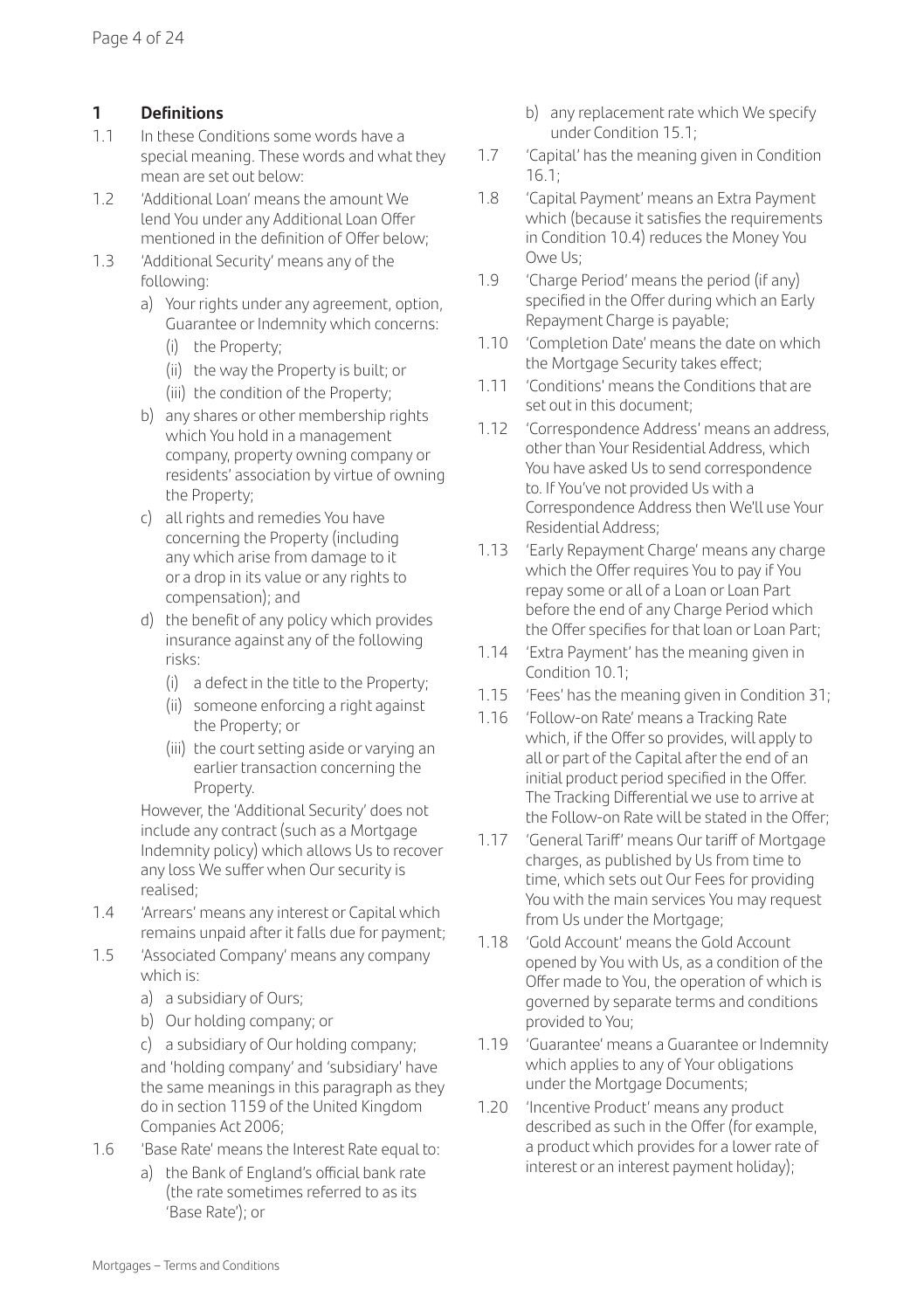- 1.21 'Indemnity' means an arrangement under which one person agrees to make good loss or damage which has been or may be suffered by another person;
- 1.22 'Interest-Only Scheme' means any scheme which applies under the Offer and which provides that:
	- a) some or all of the Capital You owe will be repaid at the end of the Repayment Period out of the proceeds of an investment or savings account or plan, a life assurance or endowment policy, or a pension policy; or
	- b) the repayment of some or all of the Capital You owe will be postponed until the end of the Repayment Period;
- 1.23 'Interest Period' means:
	- a) the period from the Completion Date until 24.00 hours on the day before the first Payment Date; and
	- b) each subsequent period starting at 00.00 hours on a Payment Date and ending at 24.00 hours on the day before the next Payment Date;
- 1.24 'Interest Rate' means the rate or rates of interest We charge from time to time under the Mortgage Documents;
- 1.25 'Lease' includes a Lease, sub-Lease or tenancy and an agreement for a Lease, sub-Lease or tenancy;
- 1.26 'Let' (when used to refer to the Property) means that a Lease of the Property or part of the Property is in existence;
- 1.27 'Loan Part' means a part of a loan which is shown separately in the Offer (for example where different Interest Rates or payment methods apply to different parts of a loan); Your annual mortgage statement will show if You have more than one Loan Part on Your Mortgage;
- 1.28 'Loan To Value Ratio' means the amount secured by a Mortgage of any new Property expressed as a percentage of the value of that Property;
- 1.29 'Mandate' means the signing instructions for the operation of the Account as contained within Our application form or any of Our other forms;
- 1.30 'Money You Owe Us' means all the money You owe Us under the Mortgage Documents including any Arrears or unpaid Fees;
- 1.31 'Month' means a calendar month;
- 1.32 'Monthly Payment' means the Monthly Payment stated in the mortgage standing order instruction form, or any changed Monthly Payment which applies under Condition 9.1;
- 1.33 'Mortgage' means the rights You give to Us over the Property and the Additional Security as security for the Mortgage Debt;
- 1.34 'Mortgage Account' means the account We keep for recording debits and credits under the Mortgage Documents from time to time;
- 1.35 'Mortgage Debt' means the total of the following:
	- a) the Money You Owe Us; and
	- b) any other money which the Mortgage Security secures under Condition 6.1;
- 1.36 'Mortgage Documents' means the Mortgage Security, these Conditions, any terms in the Offer which continue to apply after We make the loan mentioned in the Offer, the terms of the declaration in the Mortgage application, any documentation by virtue of which You create a charge in Our favour over the Additional Security and any special Conditions relating to the Mortgage which are agreed in writing between You and us;
- 1.37 'Mortgage Security' means the documents which We require to be entered into by You to create a first-ranking hypothec, general bond or security interest in Our favour in respect of the Property and includes any document, form or notice ancillary thereto;
- 1.38 'Offer' means:
	- a) the document (known as a 'Mortgage Offer') which contains Our Offer to lend You money under the Mortgage Documents; and
	- b) any document (known as an 'Additional Loan Offer') which contains an Offer from Us to make You a further advance under the Mortgage Documents.

 In each case, references to the Offer include any changes We make to the Offer terms before the Offer becomes binding, and any changes which You and We agree in writing after that;

1.39 'Payment Date' means the day of the Month determined under Condition 8.1, or any changed Payment Date which applies under Condition 8.2;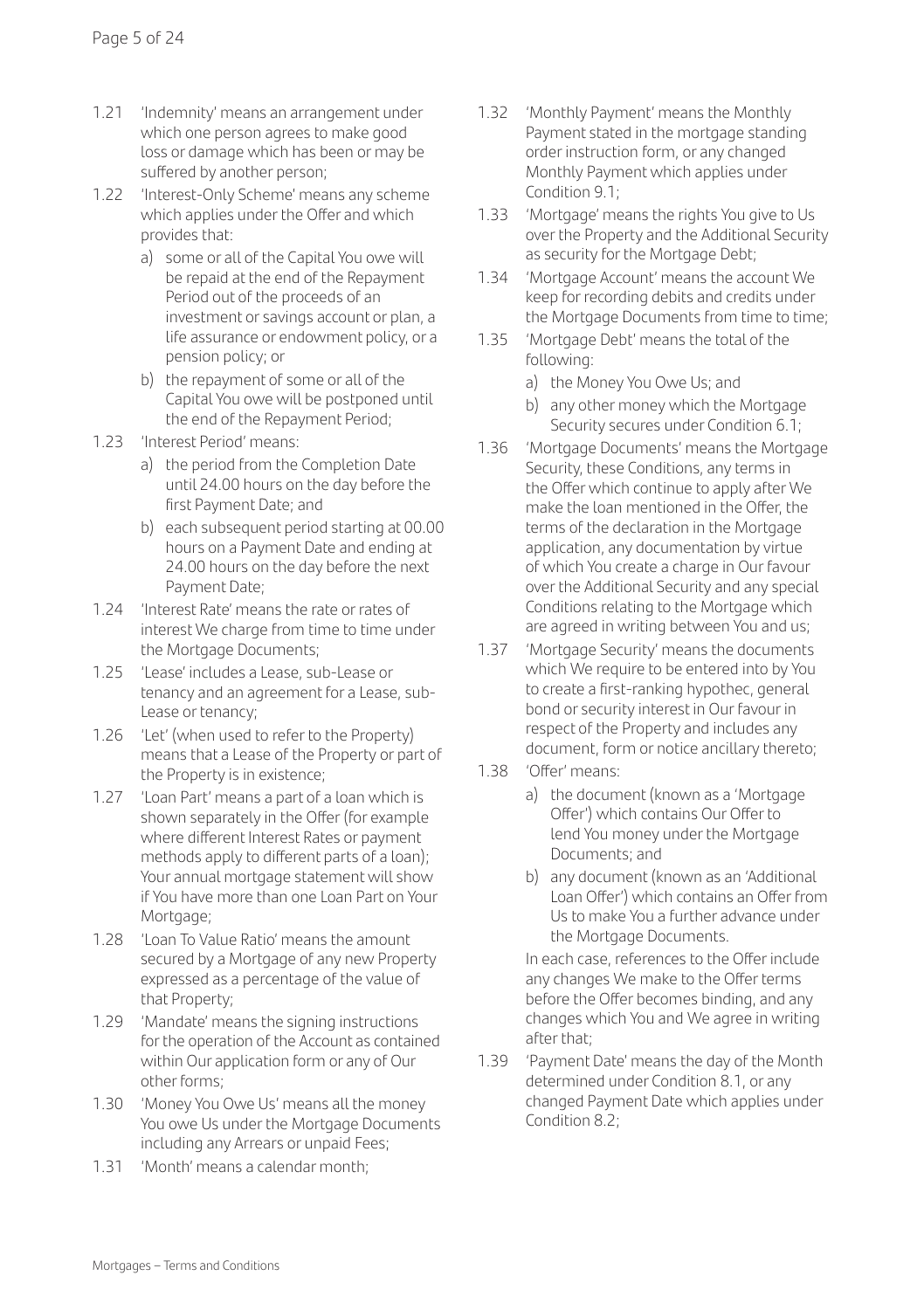- 1.40 'Property' means all or part of the Property described or referred to in the Mortgage Security, including all buildings, fixtures and additions, and includes where applicable and the context so admits any shares in a company representing such Property;
- 1.41 'Rebuilding Cost' means the full cost of rebuilding the Property, including:
	- a) all professional Fees (e.g. architects', surveyors' and engineers' Fees);
	- b) all other costs of reinstating the Property to its previous condition; and
	- c) a reasonable allowance for inflation while the Property is being reinstated;
- 1.42 'Related Person' means a person who is Your spouse or civil partner (or someone, whether or not of the opposite sex, whose relationship with You has the characteristics of the relationship between husband and wife), or Your brother, sister, child, grandchild, parent or grandparent;
- 1.43 'Relevant Branch' means Santander Financial Services plc, Jersey Branch where Your Account is located (or is to be located) in Jersey and Santander Financial Services plc, Isle of Man Branch where Your Account is located (or is to be located) in the Isle of Man;
- 1.44 'Relevant Jurisdiction' means Jersey where Your Account is located (or is to be located) with Santander Financial Services plc, Jersey Branch and the Isle of Man where Your Account is located (or is to be located) with Santander Financial Services plc, Isle of Man Branch;
- 1.45 'Repayment Period' means the term shown in the Offer within which the Money You Owe Us must be repaid by you;
- 1.46 'Residential Address' means Your principal place of residence;
- 1.47 'Signatory' means any person or persons authorised by You (including You) and notified to Us by way of a Mandate to make payments or give instructions relating to Your Account;
- 1.48 'Standard Variable Rate' or 'SVR' means the rate of interest which We publish as Our Standard Variable Rate. We use Our Standard Variable Rate as the basis for setting the rate We charge in all cases where:
	- a) the loan is a personal Mortgage loan; and
	- b) the terms which for the time being apply to the loan provided that the Interest Rate will only change if and when We decide to change it;

 We can change the Standard Variable Rate under Conditions 14.2 or 14.3;

- 1.49 'SVR Differential' means any rate We add to, or take away from, the Standard Variable Rate to arrive at the Variable Rate. If an SVR Differential applies, it will be stated in the Offer;
- 1.50 'Tax Authority' means the competent authority charged with the collection of taxes in any country, or Exchange of Information;
- 1.51 'Tracking Differential' means the percentage which We add to or subtract from the Base Rate to arrive at the Tracking Rate. The Tracking Differential will be specified in the Offer;
- 1.52 'Tracking Rate' means the higher of the following two rates:
	- a) the Base Rate plus or minus the tracking differential; and
	- b) 0.0001% p.a.;
- 1.53 'Transferee' means any person to whom We transfer any of the rights or obligations We have under the Mortgage Documents or under Our charge over the Additional Security;
- 1.54 'Variable Rate' means the Standard Variable Rate or (if an SVR Differential applies) the Standard Variable Rate plus or minus the SVR Differential. We may change the Variable Rate by changing the Standard Variable Rate under Conditions 14.2 or 14.3;
- 1.55 'We', 'Our' or 'Us' means or relates to:
	- a) Santander Financial Services plc or its successors and assigns (whether legal or equitable or beneficial); and
	- b) any other person who for the time being has the benefit of the Mortgage or Our charge over the Additional Security;
- 1.56 'Year' means a Year from 00.00 hours on 1 January to 24.00 hours on 31 December; and
- 1.57 'You' or 'Your' means or relates to:
	- a) the person(s) named as the borrower in the Mortgage Security and their successors; and
	- b) anyone (other than a guarantor) who agrees to discharge any of the borrower's obligations.

#### **2 Interpretation and application**

- 2.1 These Conditions include any terms of the Offer which continue to apply after We make the loan mentioned in the Offer.
- 2.2 The singular includes the plural and the other way round.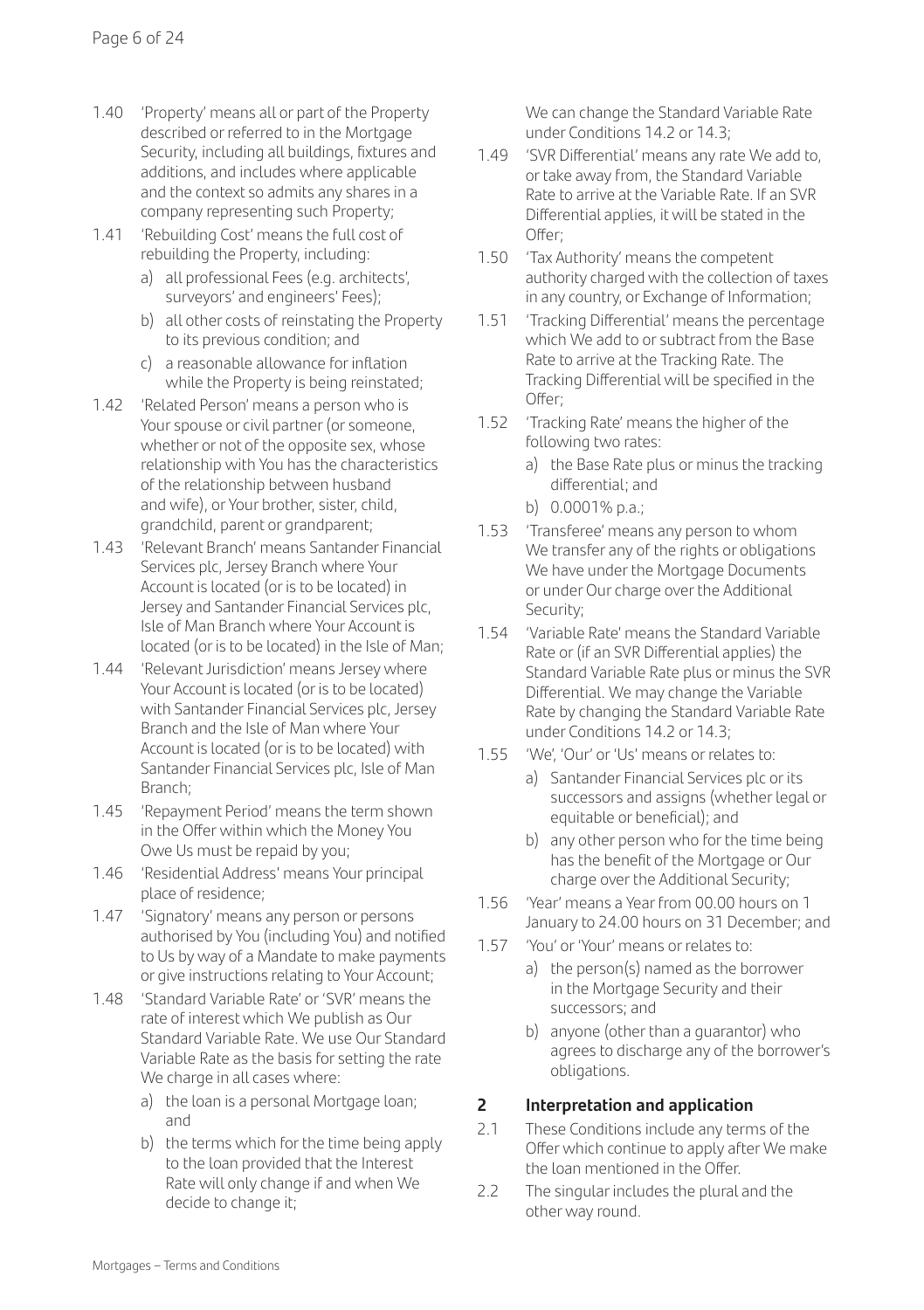2.3 Conditions are given whole numbers. Conditions are divided into paragraphs, which are given decimal numbers. Paragraphs are divided into subparagraphs, which are given Letters. (For example, 'Condition 4.1(a)' refers to subparagraph (a) of paragraph 1 of Condition 4.)

#### **3 Acting in joint names**

- 3.1 If there are more than one of You, the terms of the Mortgage Documents (including these Conditions) apply to all of You together and to each of You on Your own. You are individually responsible for complying with the terms of the Mortgage Documents. If there are more than two of You, the terms of the Mortgage Documents also apply to any combination of You.
- 3.2 Unless and until You (or any of You) notify Us to the contrary in writing:
	- a) You authorise each other to agree to any amendments to the Mortgage Documents in writing and agree with each other that You will not individually be required to approve any such amendments; and
	- b) We will accept signatures, instructions or notices under these Conditions from any one of You and will act upon such signatures, instructions or notices as if they were from all of You. The signatures, instructions and notices referred to in this subparagraph include those relating to any Additional Loan, the Additional Security and amendments to the Conditions.
- 3.3 Each of You is responsible for repaying the Money You Owe Us and not just a part of it and if any of You fail to comply with any of the Conditions We may enforce the Conditions against all or any of You.
- 3.4 If We give You a notice under Condition 38 or send You a Mortgage statement by post, We may do so by sending one copy of the notice or Mortgage statement addressed to all of You jointly.
- 3.5 If Your relationship with each other ends, You must ensure that You continue to comply with the Conditions and continue to make the Monthly Payments and ensure the Money You Owe Us is repaid.

#### **4 Withdrawal of Offer**

4.1 We may withdraw an Offer in the following circumstances:

- a) if any information You have provided in relation to the Property or Your financial circumstances is materially false or inaccurate; or
- b) if Your financial circumstances change in a way which in Our reasonable opinion makes it difficult for You to comply with Your obligations under the Mortgage Documents.

#### **5 Our agreement**

- 5.1 You agree to carry out Your obligations under the Mortgage Documents and We agree to carry out Ours.
- 5.2 In addition to the rights You and We have under the Mortgage Documents, You and We have rights implied by law which may not be stated in the Mortgage Documents but will apply to the Mortgage unless they have been expressly excluded in the Mortgage Documents.
- 5.3 In the event of any inconsistency:
	- a) any special terms agreed between You and Us in writing prevail over the rest of the Mortgage Documents;
	- b) the terms in the Offer prevail over the Mortgage Security and these Conditions; and
	- c) the terms of the Mortgage Security prevail over these Conditions.

#### **6 Scope of security**

- 6.1 The Mortgage Security secures:
	- a) the Money You Owe Us; and
	- b) the money which You (or any one or more of You) owe Us under any other agreement which expressly states that it is to be secured by the Mortgage Security.
- 6.2 Until the money mentioned in Condition 6.1 has been repaid in full, We will not be obliged to release any Property which We hold as security for money We have lent You, or any one or more of You.

#### **7 Payments You must make**

- 7.1 You agree to pay Us:
	- a) the Monthly Payment each Month; and
	- b) the Money You Owe Us in full, by the end of the Repayment Period.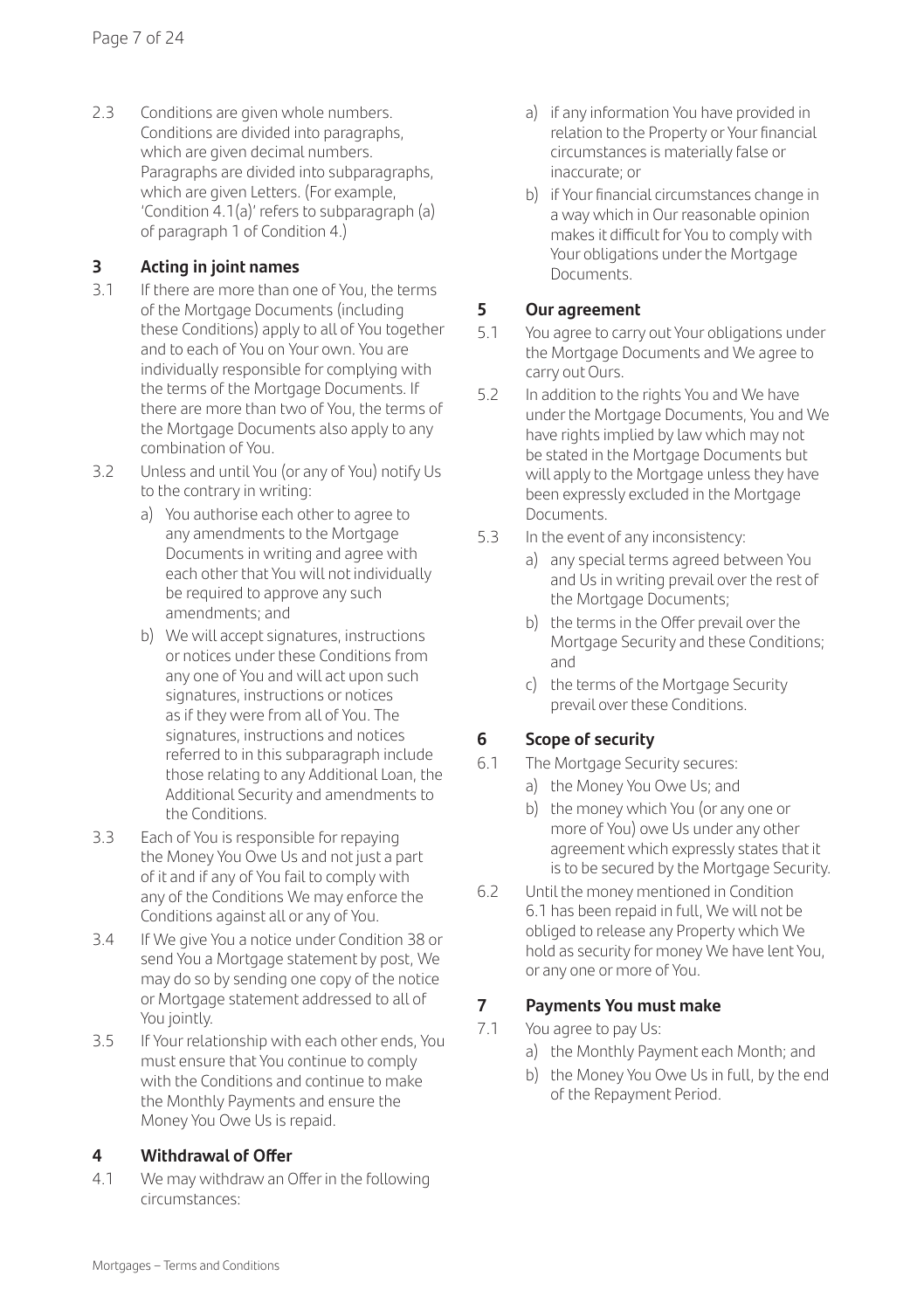- 7.2 You agree to make the Monthly Payments by standing order from Your Gold Account unless You get Our written consent to making them by some other method (see Condition 23). We may change the method for making the Monthly Payments at any time by giving You not less than 30 days' notice in writing. We will only do this if:
	- a) the existing method becomes obsolete; or
	- b) the changed method will be quicker, cheaper or more reliable than the existing one.
- 7.3 We will work out the Monthly Payment so as to provide that:
	- a) You pay interest only on any Capital which is covered by an Interest-Only Scheme; and
	- b) any Capital which is not covered by an Interest-Only Scheme is repaid with interest by the end of the Repayment Period.
- 7.4 a) You are responsible for repaying any Capital which is covered by an Interest-Only Scheme by the end of the Repayment Period.
	- b) if You have chosen to meet Your obligations under Conditions 7.4(a) by selling the Property, You are responsible for ensuring that the Property is sold by the end of the Repayment Period and that You repay all the Money You Owe Us by then.
- 7.5 Without limiting any other rights We have under the Mortgage Documents, if at any time You are in Arrears with the Monthly Payments payable by You under an Interest-Only Scheme, and the amount in Arrears is equal to at least two of those Monthly Payments, We may give You notice by:
	- a) cancelling the Interest-Only Scheme; and
	- b) increasing the Monthly Payment so that it provides for the Capital which was covered by the scheme to be repaid with interest by the end of the repayment period.
- 7.6 We may divide the Mortgage Account into different parts, for example, in circumstances where different repayment terms apply to different parts of the Money You Owe Us.
- 7.7 a) If the Mortgage Security is discharged before You have repaid the Mortgage Debt in full, We may give You written notice requiring You to pay Us the amount which You still owe, plus interest until full repayment.
	- b) Condition 7.7(a) applies even if We gave You a receipt or other confirmation when the Mortgage Security was discharged which stated that the Mortgage Debt had been repaid in full.
	- c) Subject to Condition 7.7(d), We will lose the right to recover any amount You still owe if We do not give You written notice of Our claim within three Months after discharge of the Mortgage Security.
	- d) The time limit in Condition 7.7(c) does not apply if We discharged the Mortgage Security under a mistake and You caused the mistake or knew about it at the time.
	- e) Nothing in Condition 7.7(a) and (b) above prevents You from pursuing any claim which You may have against Us if You suffer loss as a result of any mistake We make in calculating the amount required to discharge the Mortgage Security.

#### **8 Payment Date**

- 8.1 You must pay the Monthly Payment on the Payment Date in every Month. The Payment Date is determined as follows:
	- a) The first Payment Date will be the date We notify to You after the Completion Date;
	- b) The Payment Date after the first Payment Date will be the day of the Month which You notify to Us before the Completion Date as Your chosen Payment Date (which may be any day other than the 29th, 30th or 31st of the Month). If You do not notify Us of Your chosen Payment Date before the Completion Date, We will set the Payment Date for You and notify You.
- 8.2 We will change the Payment Date to another day in the Month if:
	- a) You request Us to make the change and:
		- (i) Your request asks Us to change the Payment Date to a day other than the 29th, 30th or 31st of the Month; and
		- (ii) There has been no Monthly Payment made in the Month
	- b) We are required to do so due to an essential change to the running of Your Mortgage Account.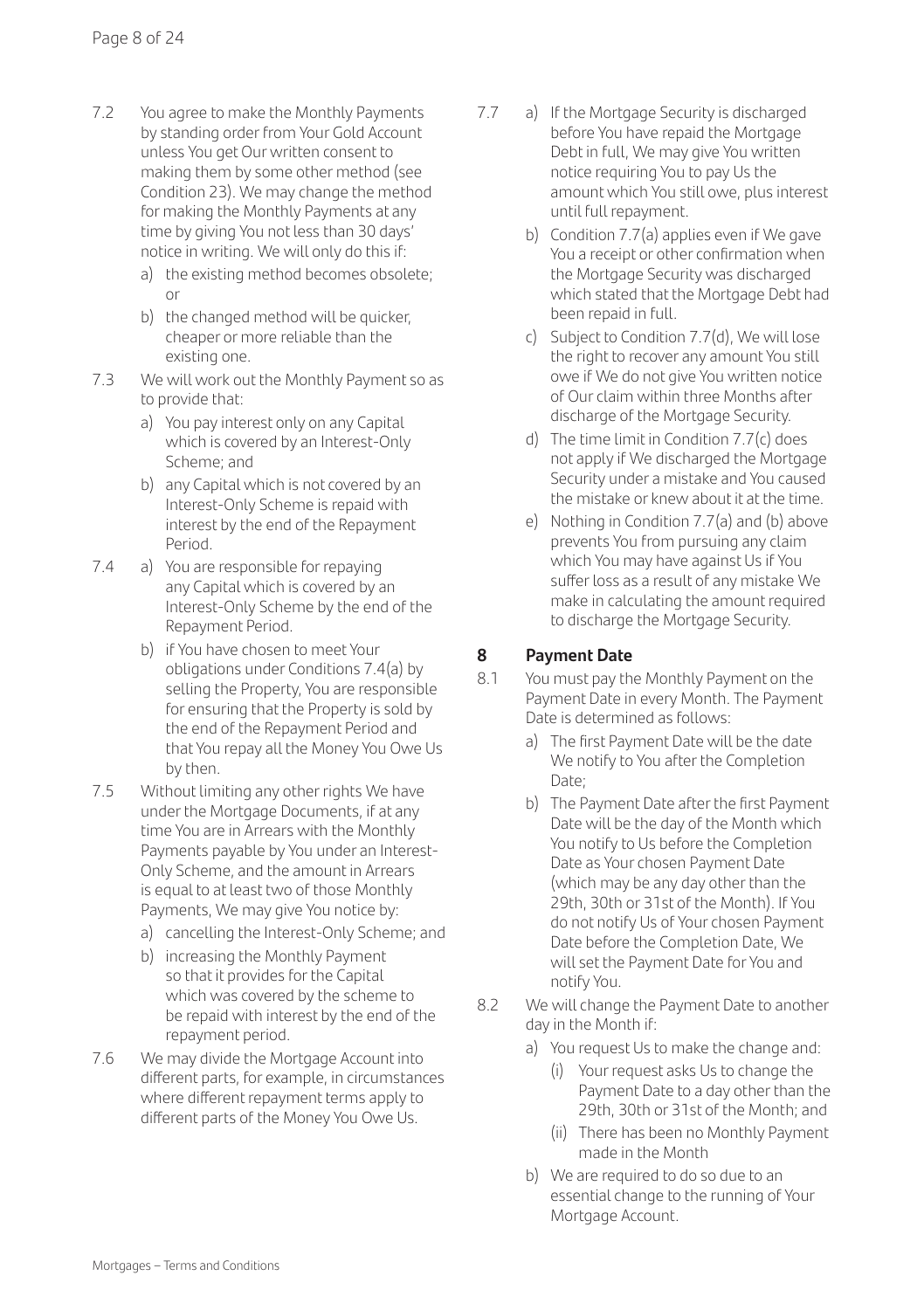8.3 If the Payment Date changes under Condition 8.2, We will write to tell You when the changed Payment Date will come into effect, and how this affects the Monthly Payment. The first Monthly Payment You make after the changed Payment Date may be a larger or smaller amount than Your usual Monthly Payment (depending on whether the interval between the last of the old payments dates and the first of the new ones is longer or shorter than normal).

#### **9 Monthly Payment**

- 9.1 We may change the Monthly Payment at any time by giving You notice. The change will come into effect on the date stated in the notice (which will not be earlier than the date when We give the notice).
- 9.2 We may change the Monthly Payment for any of the following reasons:
	- a) if an interest-free period has begun or come to an end;
	- b) if the Interest Rate has changed (however long ago the change came into effect);
	- c) if the Interest Period has changed upon a change in the Payment Date (however long ago the change came into effect);
	- d) if We have made You an Additional Loan or released any part of a loan which We were keeping back;
	- e) if the Capital has increased because:
		- (i) We have added any Arrears to Capital under Condition 16.1(c); or
		- (ii) We have added any unpaid Fees to Capital under Condition 31.5(e)
	- f) if You make a Capital Payment under Condition 10.4<sup>-</sup>
	- g) if You have paid Us less or more than is necessary to ensure that the Money You Owe Us is repaid within the Repayment Period (this applies even if We have made a mistake in working out the Monthly Payment but You will be entitled to pursue any claim which You may have against Us if You suffer loss as a result of Our mistake);
	- h) if We have cancelled an Interest-Only Scheme; or
	- i) if We have applied, changed, or cancelled any other arrangement or concession permitting You to suspend the payment of Capital and/or to defer the payment of interest on any part of the Capital.

9.3 If in any Month We change the Monthly Payment to reflect a change which occurred in a previous Month in the Interest Rate or in the amount of Capital outstanding, We may reduce or increase the first of the new Monthly Payments to take account of any interest You have overpaid or underpaid as a result of making the old Monthly Payment.

#### **10 Extra Payments**

- 10.1 This Condition applies if the amount credited to the Mortgage Account at any time is more than the amount which You had to pay by then. The difference between the two amounts is referred to as the 'Extra Payment'.
- 10.2 If You make an Extra Payment, it will not oblige Us to recalculate the Monthly Payment. Nor will it affect Your obligation to pay the Monthly Payment at Monthly intervals under Condition 7.1.
- 10.3 If You make an Extra Payment:
	- a) We will first use the Extra Payment to reduce or pay off any part of the Money You Owe Us which is overdue at the date of the Extra Payment.
	- b) If the Capital Payments requirements of Condition 10.4 are satisfied, We will treat the Extra Payment as a Capital Payment received for the credit of Your Mortgage Account. Capital Payments can be accepted once quarterly per calendar year (Maximum of four Capital Payments in the calendar year) . You must give Us not less than fourteen days' notice that You want Us to accept a Capital Payment, and credit to Your Mortgage Account. The Capital Payment can only be credited to Your Mortgage on Your Monthly Payment Date.
	- c) if the requirements of Condition 10.4 are not satisfied, We will be unable to treat the Extra Payment as money received for the credit of Your Mortgage Account. Instead, We will keep the Extra Payment (but without paying You any interest on it) and put it towards Your subsequent Monthly Payments.
- 10.4 You may reduce the Money You Owe Us at any time by making a Capital Payment. If You wish to make a Capital Payment, You must tell Us (by calling Us at Our Jersey branch, the telephone number for which is provided at the end of this document) that You want to make a Capital Payment, when You want to make it and how You want it to be applied.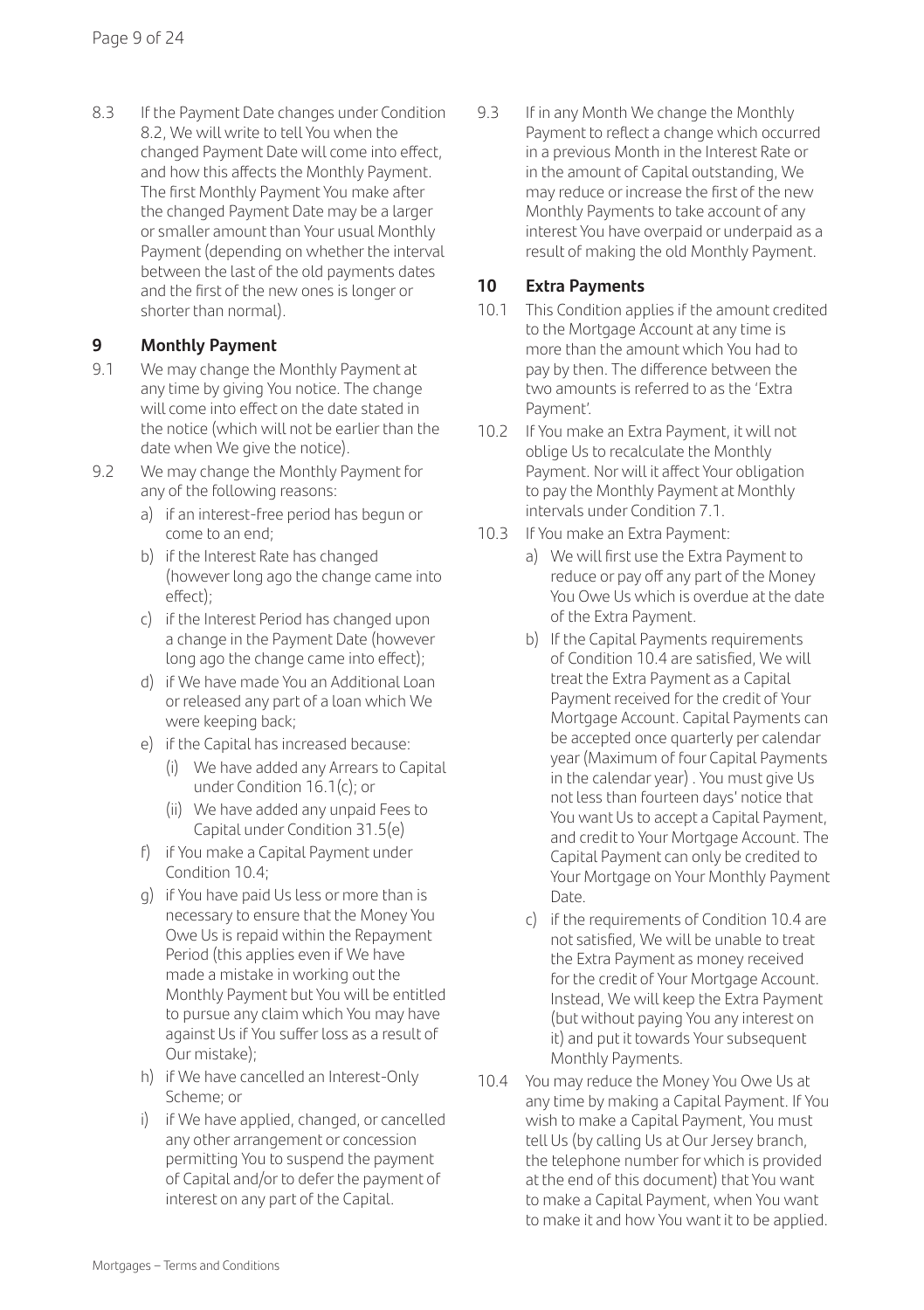#### **11 Early Repayment Charge**

- 11.1 If the Offer states that You may have to pay an Early Repayment Charge if You repay some or all of a loan or Loan Part during the Charge Period which applies to that loan or Loan Part, You will have to pay the Early Repayment Charge if any of the following things happen before the end of the Charge Period:
	- a) other than in the circumstances set out in Condition 11.2, You repay some or all of the loan or Loan Part to which the Early Repayment Charge applies;
	- b) We agree to a request from You to apply a different Interest Rate to the loan or Loan Part to which the Early Repayment Charge applies;
	- c) We agree to a request from You to reduce the term of the Mortgage; or
	- d) the Property is sold by You or Us or by another of Your creditors or is subject to any form of security enforcement or insolvency proceeding.
- 11.2 The circumstances mentioned in Condition 11.1(a) are as follows:
	- a) where You make a regular Monthly Payment;
	- b) where in any Year, Capital Payments can be accepted once quarterly per calendar year to Your Fixed Rate Mortgage, which have the effect of repaying not more than 10% of the Capital (calculated at the beginning of the Year) owing in respect of the loan or Loan Part to which the Early Repayment Charge applies; or
	- c) if the Money You Owe Us is repaid upon Your death.

#### **12 Interest We charge**

12.1 We will charge interest at the Tracking Rate, Variable Rate or other Interest Rate which applies under the Offer and these Conditions.

#### **13 Interest at a Tracking Rate**

13.1 The Tracking Rate (including any Follow-On Rate) will change on the first working day of the Month which immediately follows the Month in which the Base Rate changes and by the same amount as any change in the Base Rate. If and for so long as the Offer provides for interest to be charged at a Tracking Rate on any part of the Capital, We will give You written notice of any change in the Tracking Rate at the same time as We give You notice of Your changed Monthly Payment under Condition 9.1.

#### **14 Interest at a Variable Rate**

- 14.1 This Condition applies if and for so long as the Offer provides for interest to be charged at a Variable Rate on any part of the Capital.
- 14.2 We may change the Standard Variable Rate at any time for one or more of the following reasons:
	- a) to maintain the competitiveness of Our personal banking business, taking account of actual or anticipated changes in the Interest Rates which other financial institutions charge to personal Mortgage borrowers;
	- b) to reflect actual or expected changes in the cost of the funds We use in making loans to Our personal Mortgage borrowers;
	- c) to ensure that Our business is run in a way which complies with the requirements of Our regulator or of any central bank or other monetary authority.

 We will give You notice of the change as soon as possible after We have taken a final decision to make the change. The change will come into effect on the date stated in the notice, which will not be earlier than the date when We give the notice.

- 14.3 We may also increase or reduce the Standard Variable Rate under this Condition at any time for any other valid reason. If We do so:
	- a) We will give You not less than 30 days' notice of an increase in the Standard Variable Rate and not less than seven days' notice of a reduction;
	- b) the notice will say that We are making the increase or reduction under this paragraph;
	- c) the notice will say if We are increasing the Standard Variable Rate to reflect a change in the Base Rate;
	- d) if We are increasing the Standard Variable Rate then, unless Our notice says that We are making the increase for the reason mentioned in subparagraph (c) above, You will be entitled to repay all the Money You Owe Us or (if You choose), the part of the Capital to which the increase applies, within three Months from the date on which the increase takes effect, without paying any Early Repayment Charge or other fee that would otherwise apply.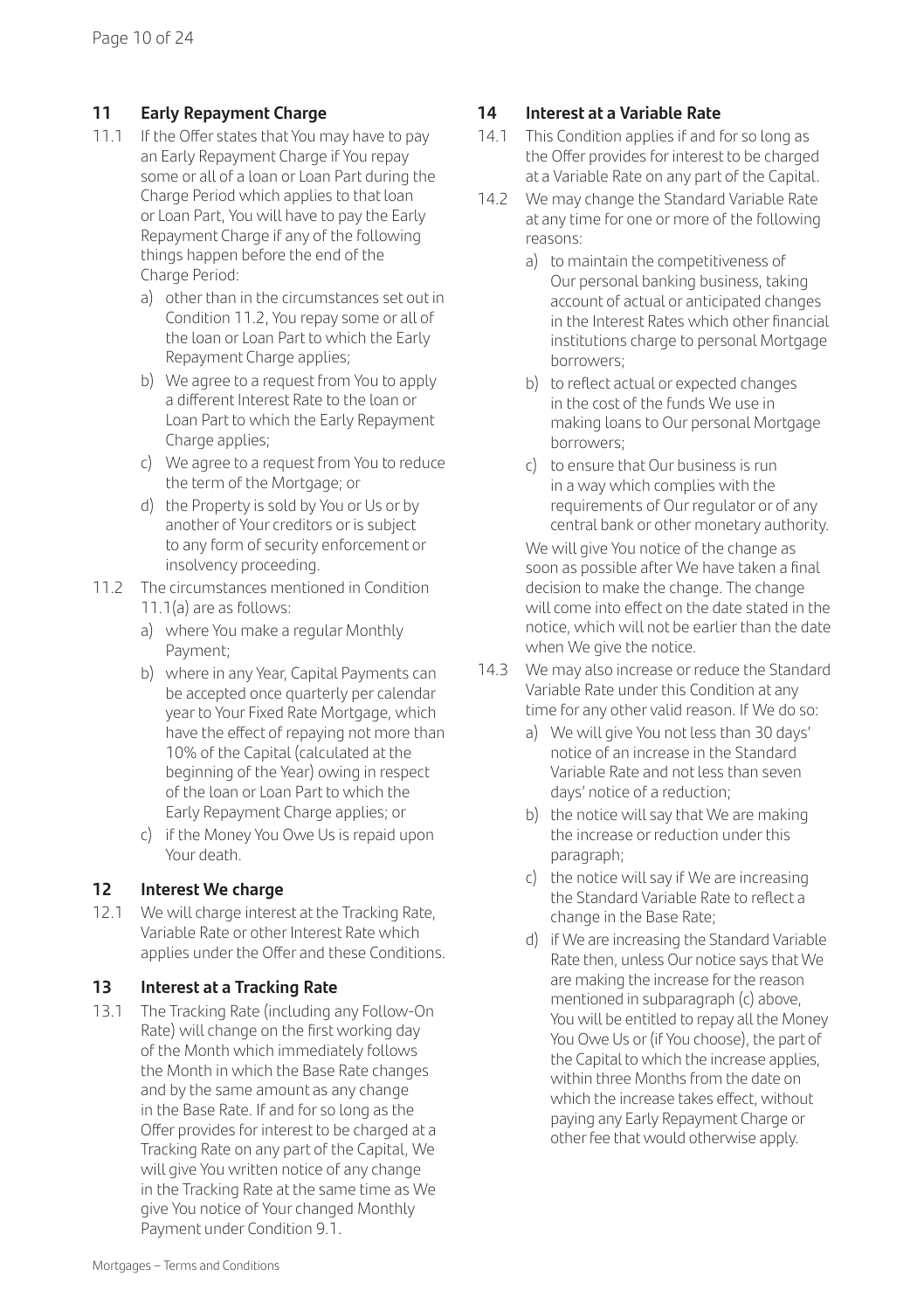#### **15 Substituting a different Base Rate**

- 15.1 We may, by giving You not less than seven days' written notice, specify a new rate of interest as the Base Rate if the Bank of England's official bank rate ceases to exist, or if any other rate which We have previously specified under this paragraph ceases to exist. Any rate of interest which We specify under this paragraph will be either:
	- a) the nearest equivalent lending rate set by the Bank of England or (if the Bank of England itself ceases to exist) by any central bank which replaces the Bank of England; or
	- b) (if such a rate cannot be identified or is not widely used as a basis for setting Interest Rates in the United Kingdom) the average Base Rate of two or more major banks chosen by Us which:
		- (i) are not associated companies of Ours;
		- (ii) carry on a substantial part of their business in the United Kingdom; and
		- (iii) publish or communicate their Base Rates to the public.

#### **16 General provisions about interest**

- 16.1 We will charge interest each day on the Capital and any Arrears owing at the end of that day.
	- a) The Capital is worked out in the following way:
		- (i) Any money We lend You will increase the Capital from the date when We release the money in accordance with Your instructions (or the date when the money is transferred if We pay it by electronic transfer).
		- (ii) Any Arrears which are transferred to Capital under subparagraph (c) below and any unpaid Fees which are transferred to Capital under Condition 31.5(e) will increase the Capital on the day the transfer takes place.
		- (iii) Any item of unpaid Capital which is transferred to the Arrears balance under subparagraph (b) (ii) below will reduce the Capital at the time the transfer takes place.
- (iv) Any money We receive for the credit of Your Mortgage Account will be used ( after paying off any Arrears and any interest which is due for payment) to reduce the Capital and with effect from the start of the next Interest Period, as per Condition 10.3 above. Interest on the Capital will be adjusted at the start of the next Interest Period, commencing on Your next Payment Date.
- b) Any Arrears will be held in a separate Arrears balance, which is worked out in the following way:
	- (i) The interest We charge on Capital each day during an Interest Period will be added to the Arrears balance on the first day of the following Interest Period (unless it has been paid off in the meantime).
	- (ii) Any item of Capital which remains unpaid at the end of the day on which it falls due for payment will be transferred to the Arrears balance at the start of the following day and will then cease to form part of the Capital (unless and until it is transferred back to the Capital under subparagraph (c) below).
	- (iii) Any Arrears which are transferred to Capital under subparagraph (c) below will reduce the Arrears balance on the day the transfer takes place.
- c) We may transfer any part of the Arrears to Capital if We reasonably believe that:
	- (i) You will not be able to pay off the amount transferred before the end of the Repayment Period;
	- (ii) You will be able to afford any increase in the Monthly Payment which We are likely to make under Condition 9.2(e) as a result of the transfer; and
	- (iii) where an Interest-Only Scheme applies, You will be able to repay Capital (including the amount transferred) in full by the end of the Repayment Period.
- 16.2 We will charge interest on the Capital and any Arrears at the Interest Rate. We will continue to charge interest at the Interest Rate even if We get a court order for You to pay some or all of the Money You Owe Us.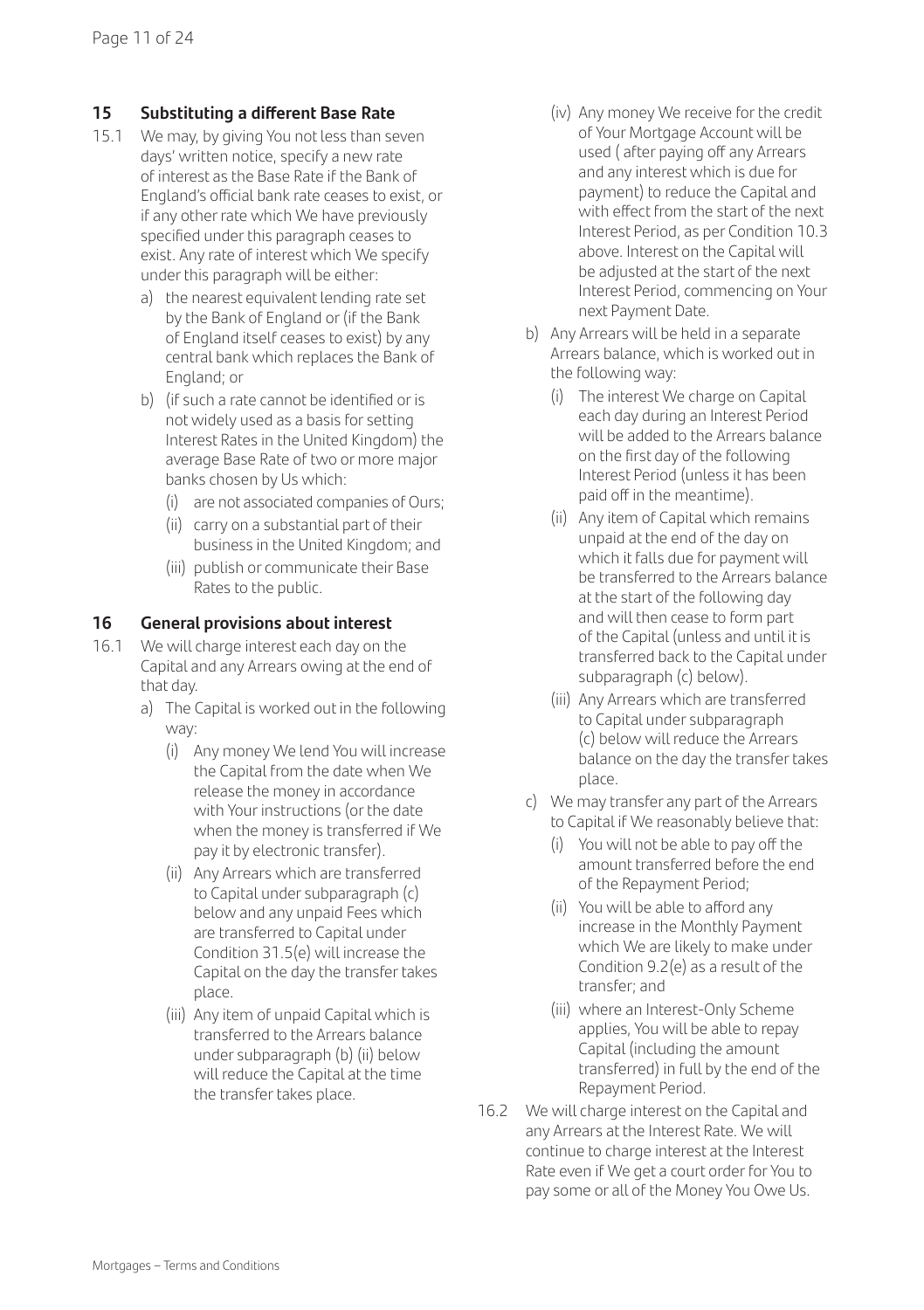- 16.3 Interest (an annual rate) on Your Mortgage Debt will accrue on a daily basis, based on a 365 day year. On the agreed Payment Day, Your account will be debited with interest monthly in arrears.
- 16.4 In a leap Year, We may charge the same amount of interest for each day in the Year as We would have charged if there had only been 365 days in the Year.
- 16.5 Except where Condition 16.7 applies or where a particular Interest Period is longer or shorter than a Month, We will work out the interest based on the number of days in each month and interest will be applied monthly.
- 16.6 a) Where there is a change during an Interest Period in the interest We charge during that Interest Period the adjustment will be worked out as follows:
	- (i) from the start of the Interest Period until the end of the day before the change occurs, We will charge an apportioned part of the interest We would have charged for the whole Interest Period if the change in the Interest Rate or the amount of the Capital had not occurred;
	- (ii) for the remainder of the Interest Period, We will charge an apportioned part of the interest We would have charged for the whole of the Interest Period if the change in the Interest Rate or the amount of the Capital had occurred immediately before the start of the Interest Period;
	- b) Where there is a change during an Interest Period to the amount of Capital that You owe to Us, interest will be adjusted in accordance with Condition 16.1 above.
- 16.7 If You tell Us that You wish to repay all of the Money You Owe Us, We will work out the amount You have to pay, so far as it consists of interest, on the assumption that each day's interest is an equal 1/365 part of the interest We charge in the Year (even if in a leap Year). We will supply You with a redemption statement setting out the amount needed to repay the Money You Owe Us, including interest, on the date You have told Us is the date You wish to pay off the Money You Owe Us. We will also set out the daily interest due on the Capital in the redemption statement to enable You to calculate the Money You Owe Us on the day

 You actually pay the Money You Owe Us if It is not the date You have told Us to use for the preparation of the redemption statement.

- 16.8 Except where the Offer states otherwise, You must pay the interest for each Interest Period by making the Monthly Payment which is due to be paid on the first day of the following Interest Period.
- 16.9 If any unpaid interest is added to Arrears under Condition 16.1(b) (i) the Interest Rate which applies to that unpaid interest will be the rate which applies to the money on which the unpaid interest accrued.
- 16.10 If any Fees become due from You under Condition 31, interest will be charged on those Fees in accordance with Condition  $31.4(c)$  and  $(d)$ .
- 16.11 We will charge interest at the Standard Variable Rate on any of the Money You Owe Us which remains unpaid after the end of the Repayment Period.

#### **17 Set off**

- 17.1 If the Money You Owe Us has become immediately payable under Condition 24.2, and You have any money in a current or investment account with Us or any Associated Company, We may take the money out of Your account and use it to pay off or reduce the Money You Owe Us. If We do this, neither We nor any Associated Company will pay any further interest or bonus on the money We have taken out of Your account.
- 17.2 Condition 17.1 applies even if You are joint borrowers and the current or investment account is held by only one of You.

#### **18 Additional Security**

- 18.1 So far as You are able, You assign the Additional Security to Us. On request, We will reassign it to You when You have repaid the Mortgage Debt.
- 18.2 To the extent You are unable to assign the Additional Security, You agree to grant Us a charge over the Additional Security and will enter into such security documentation as We may require for this purpose.

#### **19 Transferring your loan to a new mortgage**

- 19.1 This Condition applies if You notify Us that You wish:
	- a) to pay off the money You owe Us on completing a sale of the Property; and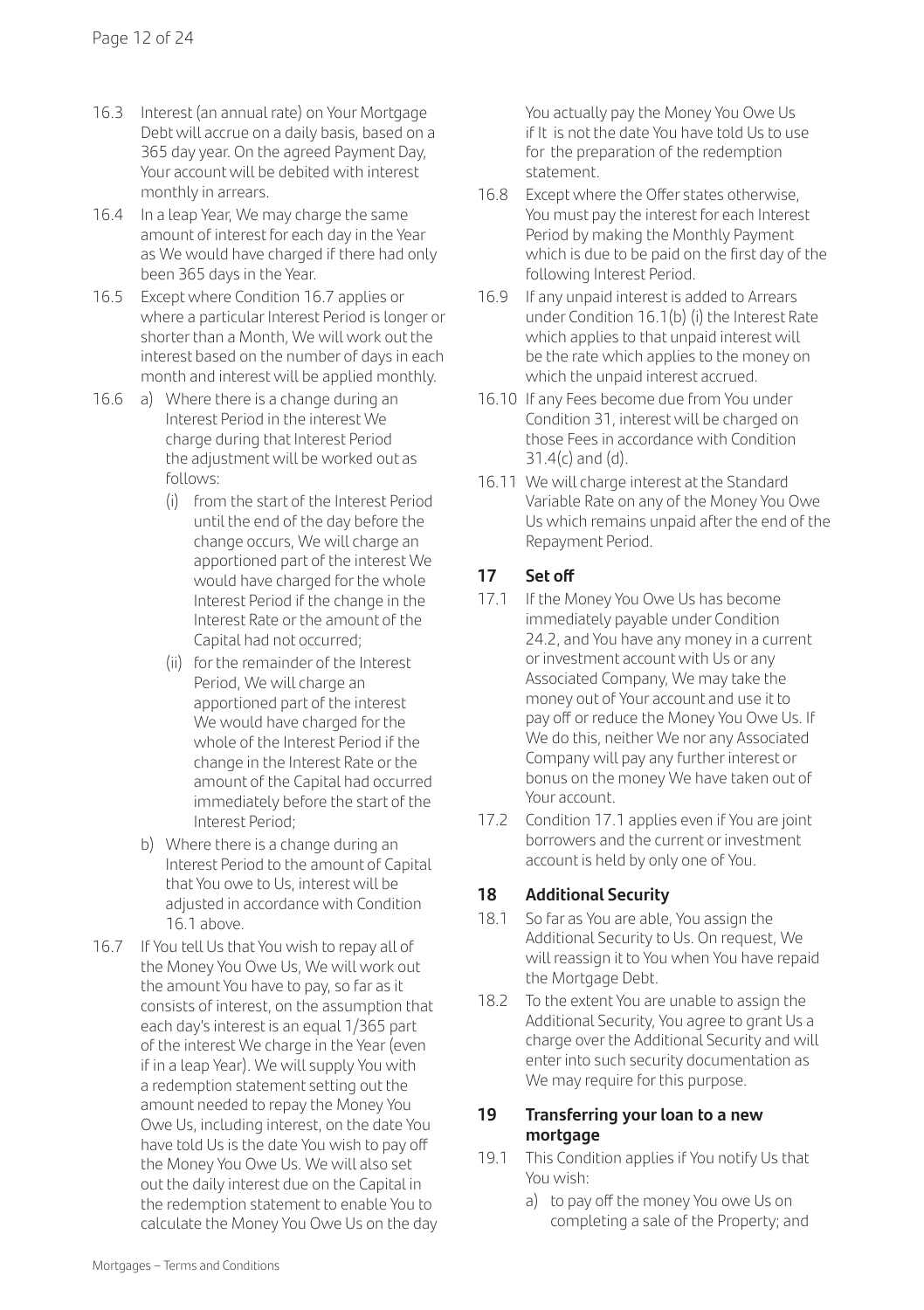- b) at the same time, to complete a mortgage with Us under which We will lend You money on the security of another property in Jersey that You wish to buy.
- 19.2 In this Condition and in condition 20:
	- a) 'new property' means the property in Jersey which You wish to buy;
	- b) 'new mortgage' means the mortgage under which the money You wish Us to lend You will be secured on the new property;
	- c) 'transfer balance' means any part of the money You owe Us (not exceeding the total amount We have lent You under this mortgage) which You want to transfer from this mortgage to the new mortgage:
	- d) 'top-up balance' means any money which You wish to borrow and We are willing to lend You under the new mortgage in addition to the transfer balance.
- 19.3 Where this Condition applies:
	- a) We will accept Your application for the transfer balance to be transferred to the new mortgage unless We reasonably think that:
		- (i) in all the circumstances (including Your financial circumstances), the risk of Your being unable to meet Your commitments under the new mortgage would be significantly greater than the risk of Your failing to meet Your commitments under this mortgage;
		- (ii) You could not afford to repay the transfer balance with interest by the end of the repayment period which would apply under the new mortgage; or
		- (iii) the risk that We would suffer a loss if We realised Our security would be significantly greater under the new mortgage than it is this mortgage.
	- b) The transfer balance will not be eligible for any incentive product or other benefit which We provide for any top-up balance.
	- c) We will transfer all or part of the Money You owe Us to the new mortgage if:
		- (i) the amount We are prepared to lend You under the new mortgage (including the transfer balance) does not result in a loan to value ratio which exceeds 95%;
- (ii) You give Us not less than seven days' notice in writing that You want Us to transfer all or part of the money You owe Us to the new mortgage; and
- (iii) You select a mortgage product for any top-up balance from the range of mortgage products which We make available in cases where the loan to value ratio does not exceed 95%.
- d) The transfer balance may only be transferred to a new mortgage over one new property. This means that, if there is more than one of You, the transfer balance cannot be divided between You and secured by mortgages over two or more properties.

#### **20 Refunding an early repayment charge on a transfer of Your loan to a new mortgage**

- 20.1 If You enter a new mortgage with Us within three months of the date on which We discharge this mortgage, We may refund all or some of any early repayment charge which You paid at the time when this mortgage was discharged.
- 20.2 If there is more than one of You, the refund will be divided equally amongst those of You who are borrowers under the new mortgage.

#### **21 Restrictions on Your power to deal with the Property**

- 21.1 These Conditions exclude any power You have by law:
	- a) to grant a Lease of the Property; or
	- b) to allow anyone to surrender a Lease of the Property.
- 21.2 You must not do any of the following without first getting Our written consent (see Condition 23):
	- a) transfer or sell the Property;
	- b) grant a new or extended Lease of the Property (except where the Offer provides that the Property may be Let or where the tenant has a legal right to be granted a new or extended Lease);
	- c) dispose of the Property or any interest You have in it in any other way;
	- d) give anyone an enforceable licence to occupy the Property;
	- e) part with possession of the Property or share possession of it with anyone else;
	- f) allow anyone to surrender a Lease of the **Property**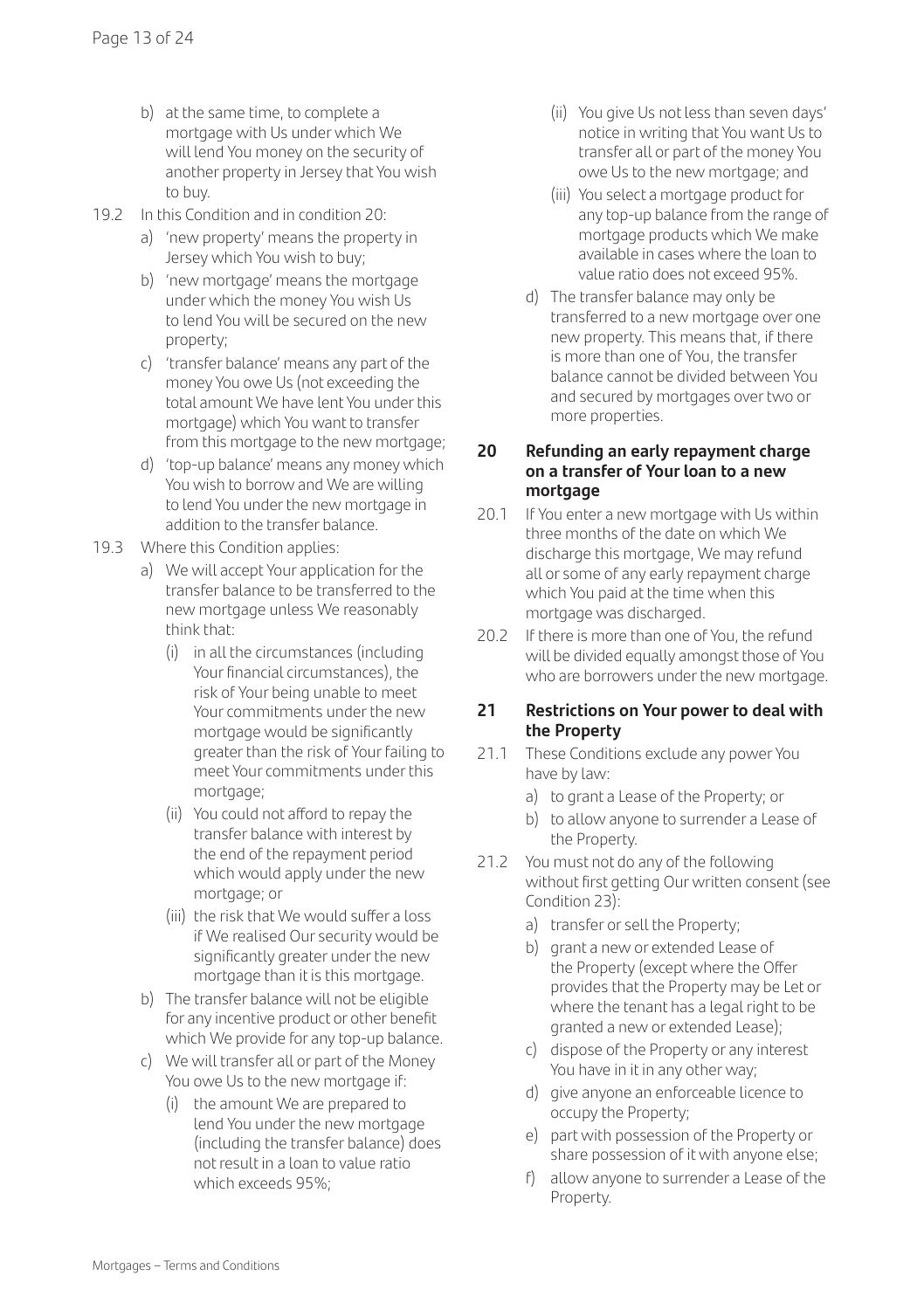- 21.3 If the Offer provides that the Property may be Let, You must not grant any Mortgage, hypothec, security interest, security or other charge over the Property in any circumstances. In any other case, You must not grant a Mortgage, hypothec, security interest, security or charge over the Property (except to Us or an Associated Company) without first getting Our written consent (see Condition 23).
- 21.4 If You hold the Property under a Lease, You must not do any of the following without first getting Our written consent (see Condition 23):
	- a) surrender the Lease;
	- b) give notice to terminate the Lease.
	- c) agree to any change in the terms of the Lease.

#### **22 General obligations**

- 22.1 You agree to the following:
	- a) You will occupy the whole of the Property as Your main residence (unless the Offer provides that the Property may be Let or You later Let the Property with Our written consent);
	- b) You will make sure that any buildings being built on the Property are completed without delay and are properly built in accordance with applicable building regulations, planning and other consents;
	- c) You will keep the Property in good repair;
	- d) You will comply with any covenants or conditions which affect the Property and its use;
	- e) You will promptly pay all rates, taxes and other payments which are the responsibility of the owner or occupier of the Property;
	- f) You will comply with all legislation which affects the Property and the use of the Property;
	- g) You will send Us a copy within seven days of any notice You give to exercise a legal right which affects the Property;
	- h) if You receive a notice which affects the Property from any statutory or relevant authority, or from anyone claiming to exercise a legal right over the Property, You will:
		- (i) send Us a copy of the notice within seven days of receiving it;
		- (ii) comply with the terms of the notice if it is valid; and
- (iii) make any reasonable representations about the notice which We ask You to make;
- i) You must not do any of the following without first getting Our written consent (see Condition 23);
	- (i) change the use of the Property;
	- (ii) make any structural alteration to the Property;
	- (iii) agree to any restrictive covenants, servitudes or obligations being imposed on the Property; or
	- (iv) apply for an improvement or similar grant for the Property.
- j) You will ensure that nothing is done without Our written consent (see Condition 23) which may:
	- (i) make it more difficult or expensive to insure the Property;
	- (ii) damage the structure or adversely affect the condition of the Property;
	- (iii) reduce the value of the Property; or
	- (iv) make the Mortgage, or Our charge over the Additional Security, less valuable to Us;
- k) if You acquire a new or increased interest in the Property (e.g. the freehold of the Property, or an interest in the freehold of any building which includes the Property) You will:
	- (i) notify Us immediately in writing of Your receiving the new or increased interest and if We request delivery, deliver any documents of title to Us; and
	- (ii) (if asked) grant Us a first Mortgage over the new or increased interest: the Mortgage must be in a form approved by Us and will be completed at Your expense;
- l) if following the Completion Date, You are sent any documents of title to the Property, You will:
	- (i) notify Us immediately in writing of Your receiving the documents of title;
	- (ii) store them in a safe and secure place; and
	- (iii) send them to Us at Your own risk by first class post within seven days of any written request for them;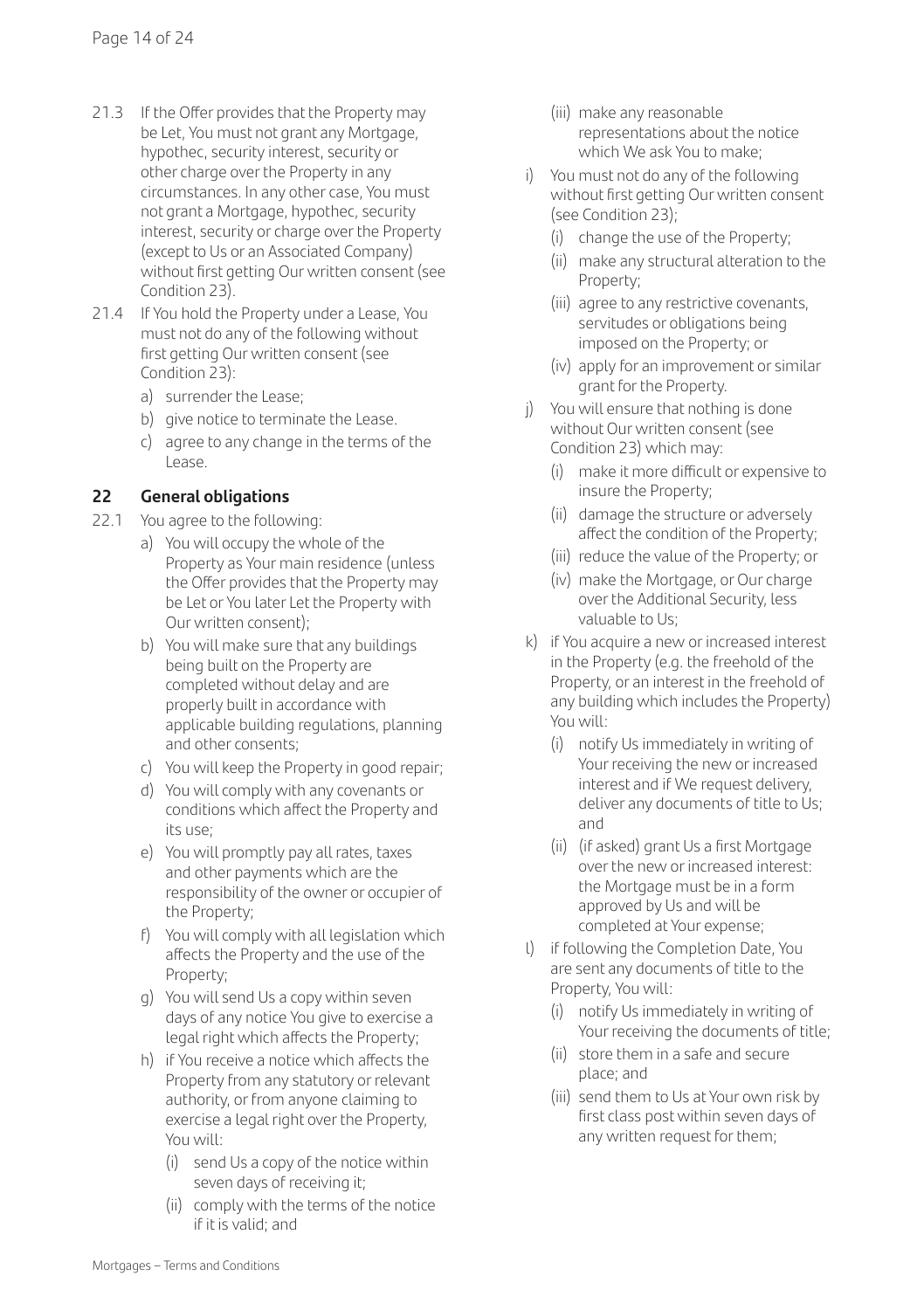- m) You must not occupy, or allow any other individual to occupy the Property unless they are lawfully entitled so to do by possession of residential qualifications under the Control of Housing and Work (Jersey) Law 2012 and any regulations or orders made pursuant thereto from time to time in force or by a licence issued by the States of Jersey Population Office specifically entitling such occupation. In the case of occupation under licence You must provide Us with a copy of every such licence within 7 days of such licence being issued.
- 22.2 If You hold the Property under a Lease, You agree to the following:
	- a) You will comply with all the tenant's obligations under the Lease;
	- b) You will do all You can to make sure that the landlord and any other party to the Lease (e.g. a management company) comply with their obligations under it; and
	- c) You will send Us within a reasonable time a copy of any notice You give:
	- (i) to extend the Lease;
	- (ii) to acquire the freehold of the Property; or
	- (iii) to acquire an interest in the freehold of any building which includes the Property.
- 22.3 The following terms apply if the Property is Let (i.e. where You are the landlord under a Lease of the Property);
	- a) You must comply with all the landlord's obligations under the Lease and under the general law.
	- b) You must do all You can to make sure that the tenant and any other party to the Lease (e.g. a management company) comply with their obligations under it.
	- c) You must send Us within a reasonable time a copy of any notice You receive from anyone who wishes to:
		- (i) extend the Lease;
		- (ii) acquire the freehold of the Property; or
		- (iii) acquire an interest in the freehold of any building which includes the Property, or in the freehold of any building which is included in the Property;
- d) You must not enter into any agreement (including an agreement for the making of a consent order by the court) for any of the purposes mentioned in subparagraph (c) above without first obtaining Our written consent to the terms of the agreement (see Condition 23).
- e) if asked, You must supply Us with the following:
	- (i) details of any persons who are using or occupying the Property from time to time;
	- (ii) information about the basis on which they are entitled to use or occupy the Property;
	- (iii) certified copies of any documents under which they claim to be entitled to use or occupy the Property; and
	- (iv) any other information or documents which We require concerning the Property, or the way it is used, or any building works being carried on there.
- f) if We have given Our consent to the Letting (whether in the Offer or subsequently), You must not occupy the Property or allow a Related Person to occupy it.
- 22.4 Condition 22.3 will cease to apply if and when You provide Us with written confirmation that no part of the Property is Let and that You do not intend to Let the Property or any part of it in the future.

#### **23 Obtaining Our consent**

- 23.1 This Condition applies if You ask Us for Our consent under Condition 7.2, 21.2, 21.3, 21.4, 22.1(i) 22.1(j) or 22.3(d).
- 23.2 We will only refuse Our consent if it is reasonable to refuse it.
- 23.3 If We give Our consent to the Property being Let or used for any purpose other than for Your residence, We may impose Conditions on Our consent which will be similar to the conditions We apply to new loans secured on Property which is to be Let or used for Your requested purpose.
- 23.4 We may impose other Conditions on Our consent if it is reasonable to impose conditions and the Conditions are reasonable.
- 23.5 You agree to comply with any conditions We impose under Conditions 23.3 and 23.4.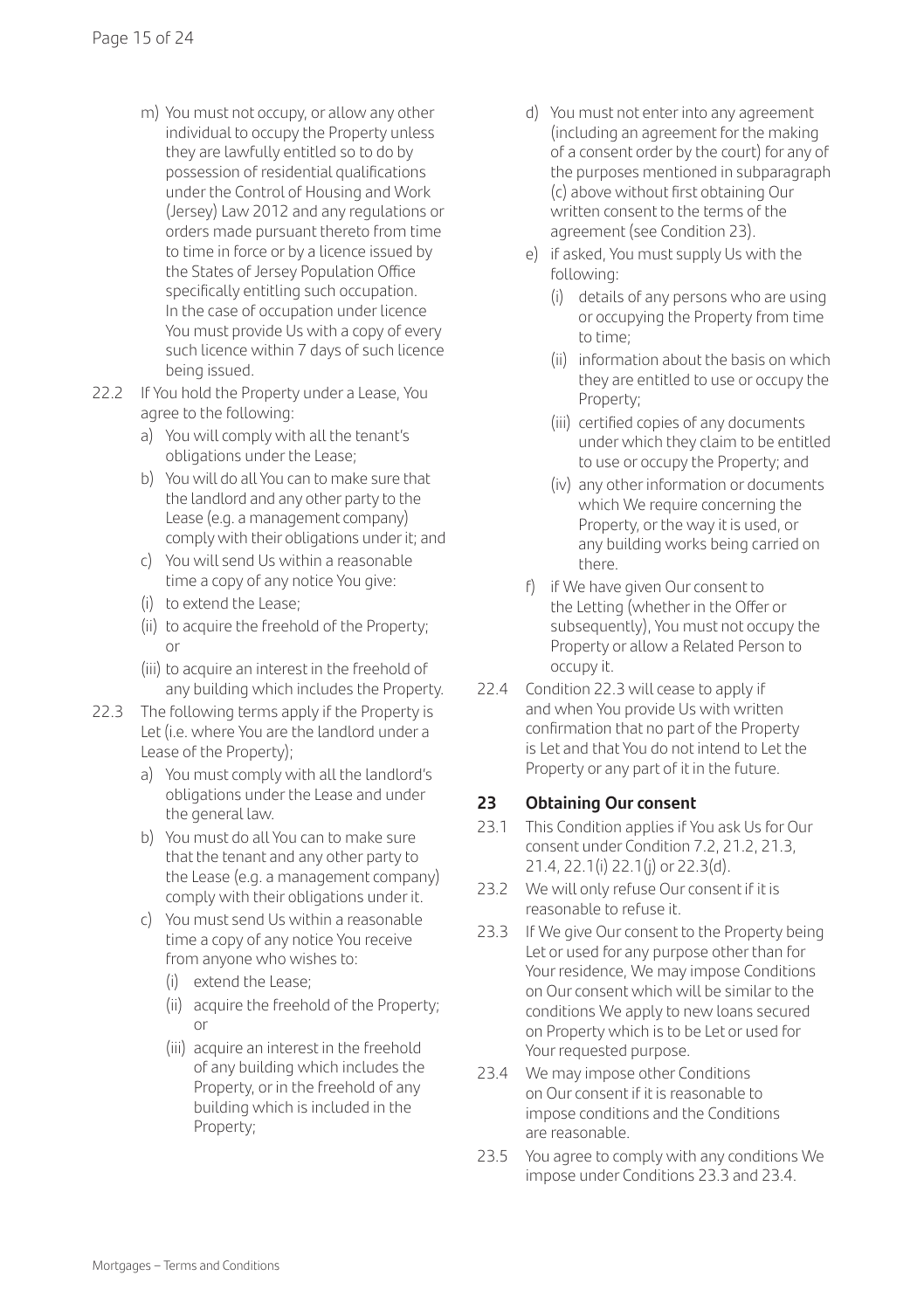#### **24 Default, breaches and other matters**

- 24.1 For the purposes of any power We have by law or under the Mortgage Documents to sell the Property, or to enforce Our security in respect of the Property, the Money You Owe Us is to be treated as due one Month after the Completion Date.
- 24.2 We may give You notice requiring You to pay Us the Money You Owe Us immediately:
	- a) if You are more than two Months late in making any payment under the Mortgage Documents;
	- b) if You break any obligation (other than for the payment of money) which is contained in the Mortgage Documents and either:
		- (i) You fail to remedy the breach within 14 days after We give You notice to remedy it; or
		- (ii) We reasonably think that the breach creates a new or increased risk that We would suffer loss if We were to realise Our Mortgage and the Additional Security;
	- c) if You become bankrupt within the meaning of Article 8 of the Interpretation (Jersey) Law 1954;
	- d) if You enter into any composition or scheme of arrangement, or make a proposal to do so (Note: a composition or scheme of arrangement is an arrangement You make with Your creditors under which they agree to accept late payment, or part payment, of Your debts. The arrangement is supervised by a person known as an official trustee);
	- e) if someone makes a distraint or levies distress execution or attachment or executes due diligence on any of Your goods;
	- f) if any execution, diligence or similar process is issued or enforced against any part of Your assets or income. (Note: execution is a process for enforcing a court order against You. It involves selling Your goods, or taking part of Your income, to raise the money You must pay under the order);
	- g) if any action is taken or arrangement is put in place that is similar in effect to the action or arrangements set out in subparagraphs (c) to (f) above;
- h) if, without Our written consent, You create any right against the Property or grant any interest in the Property that affects Our ability to enforce Our rights under the Mortgage Documents;
- i) if another Mortgagee or security holder:
	- (i) takes possession of the Property;
	- (ii) appoints a receiver; or
	- (iii) exercises, or tries to exercise, a power of sale or other power of enforcement over or in respect of the Property;
- j) if:
	- (i) You hold the Property under a Lease; and
	- (ii) Your landlord gives You a notice given pusuant to law specifying a breach of any obligation or condition in the Lease and, if the notice requires You to remedy the breach, You fail to remedy it within a reasonable time;
- k) if the Property is compulsorily purchased or requisitioned;
- l) if any of the following are set aside or found to be ineffective, or only partly effective:
	- (i) the Mortgage Security;
	- (ii) Our charge over the Additional Security;
	- (iii) any Guarantee;
	- (iv) any Mortgage or other security for a Guarantee;

We would only invoke Our right to require immediate payment of the Money You Owe Us under this subparagraph if You caused or contributed towards any of the above documents being either set aside or rendered ineffective or partly effective by reason of:

- { any fraudulent or deliberate action on Your part; or
- { any other act or omission on Your part,

 and all reasonable steps taken by Us to make good Our security or reinstate the affected security document have failed;

- m) if the Money You Owe Us has not been repaid by the end of the Repayment Period;
- n) if You die or where there is more than one of You, the last survivor of You dies.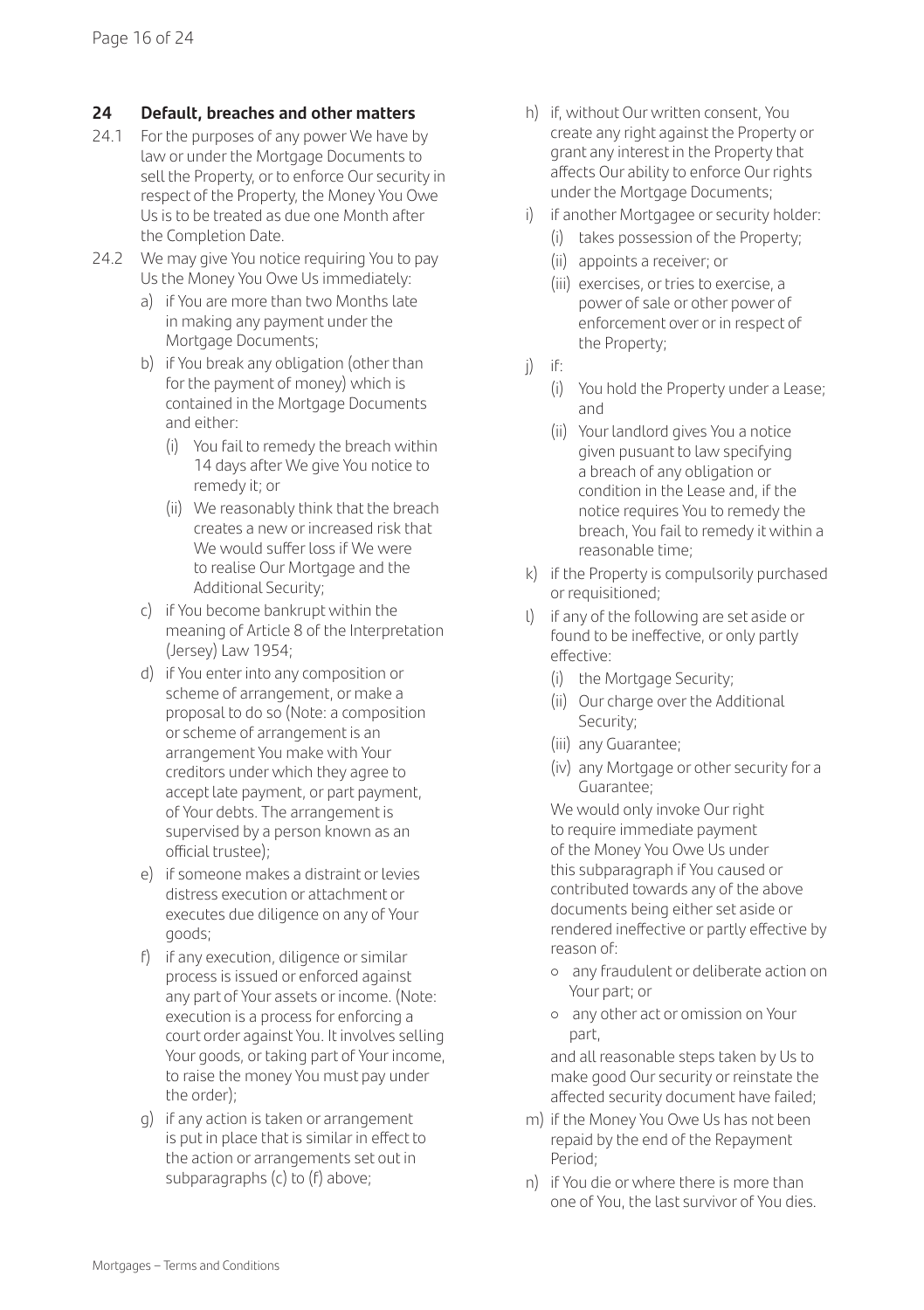- 24.3 At any time after the Money You Owe Us has become immediately payable under Condition 24.2:
	- a) We shall have the power to exercise all such powers of enforcement as shall be available to Us under the law of Jersey;
	- b) We may take possession of the Property;
	- c) We may apply to the Court for judgment in respect of the Mortgage Debt.
- 24.4 The powers mentioned in Condition 24.3 are extended so as to allow Us to do any of the following where it is reasonable:
	- a) carry out repairs or improvements to the Property;
	- b) manage the Property;
	- c) where You hold the Property under a Lease:
		- (i) extend or renew the Lease;
		- (ii) surrender the Lease; or
		- (iii) agree with the landlord to change the terms of the Lease;
	- d) grant a Lease of the Property free from any statutory or legislative restrictions;
	- e) where the Property is Let (i.e. where You are the landlord under a Lease of the Property):
		- (i) bring the Lease to an end;
		- (ii) agree with the tenant to change the terms of the Lease; and
		- (iii) accept a surrender of the Lease, free from any applicable statutory or legislative restrictions; or
	- f) make any application to any land registry or public registry responsible for registering ownership of the Property on any matter relating to the Property.
- 24.5 If at any time You have failed to comply with Your obligations under the Mortgage, We may take any reasonable steps to remedy the failure.

#### **25 Your furniture and goods**

25.1 If We take possession of the Property We may, as Your agent and at Your expense, remove, store, sell, dispose of or otherwise deal with any furniture, goods or animals which You have not removed from the Property. We will not be responsible for any loss or damage caused by Our doing this unless We fail to take reasonable care.

#### **26 Our right to inspect and do works**

- 26.1 We may enter the Property at any reasonable time (or at any time in an emergency):
	- a) to inspect the Property; or
	- b) at Your expense, to do any work which is needed to put right any failure by You to comply with these Conditions.

#### **27 Insurance by You**

- 27.1 You may insure the Property through Our insurance arrangements (where they are available).
- 27.2 If You do not insure the Property under Condition 27.1, You must insure the Property with an authorised insurance company of Your choice, in which case the following terms will apply:
	- a) the Property must be insured against loss and damage for its current Rebuilding Cost;
	- b) the insurance must be kept in force until the Mortgage Debt has been repaid;
	- c) the insurance must be under a comprehensive policy which, as a minimum, covers any particular risks specified in the Offer;
	- d) You must pay the premiums on time;
	- e) any excess specified in the policy must be reasonable;
	- f) the policy must be in force no later than the Completion Date;
	- g) You must supply Us with a copy of the policy on request;
	- h) You must tell Us immediately if You make a claim on the policy of more than £10,000.
- 27.3 We may change the terms set out in Condition 27.2, above, at any time by giving You not less than 30 days' notice in writing. We will only do this if it is reasonable to make the change:
	- a) to ensure that the amount of the insurance and the risks covered by the policy are adequate to provide proper protection for the Property; or
	- b) to reflect a general change in the terms on which household insurance is available in Jersey.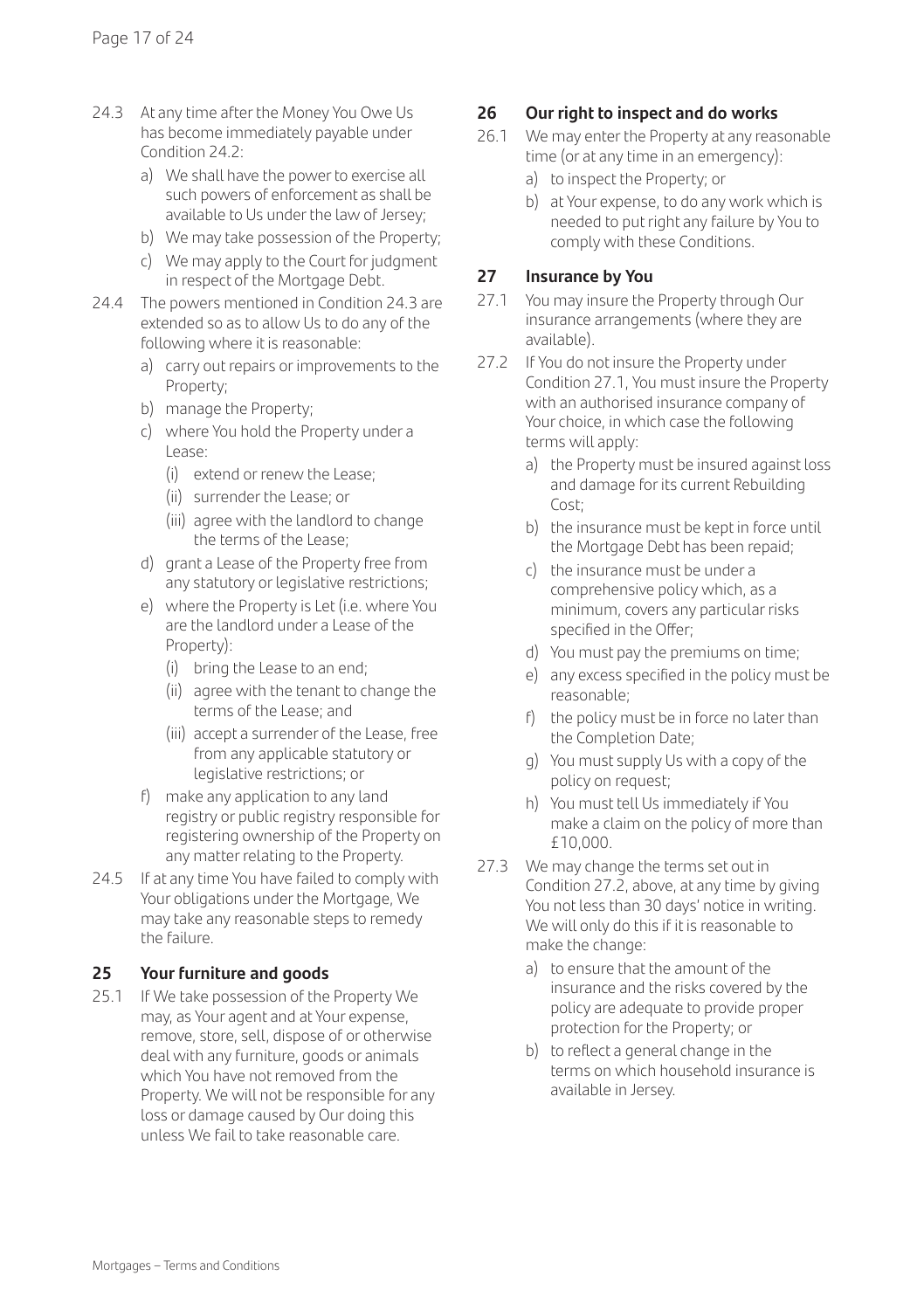27.4 If You insure the Property with an insurance company of Your choice, but You do not keep to the terms set out in Condition 27.2 and to any changed terms which apply under Condition 27.3, We may give You notice requiring You to cancel the insurance and to insure the Property through Our insurance arrangements under Condition 27.1 (where they are available).

#### **28 Insurance by Us**

- 28.1 If You do not insure the Property under Condition 27 or do not keep to the terms which apply to the insurance, We may insure the Property or Our interest in it on the following terms:
	- a) the insurance will be at Your expense and We will treat the premium as an item of Fees which We may debit to Your Mortgage Account under Condition 31.3;
	- b) the insurance may be for any amount up to the current Rebuilding Cost;
	- c) We will decide the risks to be covered; and
	- d) We will choose the insurer and the names in which the insurance is taken out.

#### **29 Insurance by another person**

29.1 If the Property is held under a Lease or title which requires the Property to be insured by a third party (e.g. the landlord), this Condition will apply instead of Condition 27 or 28. Where this Condition applies, You must do Your best to ensure that the Property is kept insured with an authorised insurance company and that the policy provides cover against loss and damage for an amount at least equal to the current rebuild cost for the Property (or the building of which it forms part).

#### **30 General provisions about insurance**

- 30.1 If We ask, You must produce any information which We need to make sure that You are complying with Conditions 27 or 29 (where they apply).
- 30.2 You must ensure that:
	- a) any material facts concerning the insurance are disclosed to the insurer when the insurance is taken out:
	- b) any events which occur, or facts which You discover, after the insurance is taken out are immediately disclosed to the insurer if they are material to the insurance.
- 30.3 Where the Property is insured under a policy to which Condition 27 or 29 applies, We may pay an extra premium at Your expense:
	- a) to increase the amount of the insurance to any amount up to the current Rebuilding Cost; or
	- b) to cover any additional risks which We think need to be covered to provide proper protection for the Property.
- 30.4 You must hand over the following to Us on request:
	- a) any insurance policy which concerns the Property;
	- b) all relevant endorsements on the policy; and
	- c) receipts for the premiums paid under the policy.
- 30.5 If money becomes payable under a policy to which Condition 27 or 28 applies, then You must use the money in promptly reinstating the Property if either:
	- a) the insurer requires the money to be used to reinstate it; or
	- b) We give You written notice requiring You to reinstate it (which We will only do if We reasonably decide that it would be practicable to use the money for this purpose).

 In any other case, the money must be used to pay off or reduce the Mortgage Debt.

30.6 We may keep any commission or other benefit which We or an Associated Company receive in connection with the insurance of the Property.

#### **31 Fees**

- 31.1 In these Conditions, 'Fees' means:
	- a) the Mortgage Account fee We charge as detailed in Your Offer and Our General Tariff; and
	- b) all other charges made by Us to recover the costs and expenses (including Our internal administrative expenses) We reasonably incur in connection with the Mortgage including without limitation the fees and disbursements of the lawyers We instruct to put in place Our security.
- 31.2 We may charge You a fee if You ask Us to provide You with any service listed in Our General Tariff, which will be sent to You each Year with Your annual Mortgage statement and which You can obtain from Us at any time. We will also tell You the Fees for these services at any time if You ask.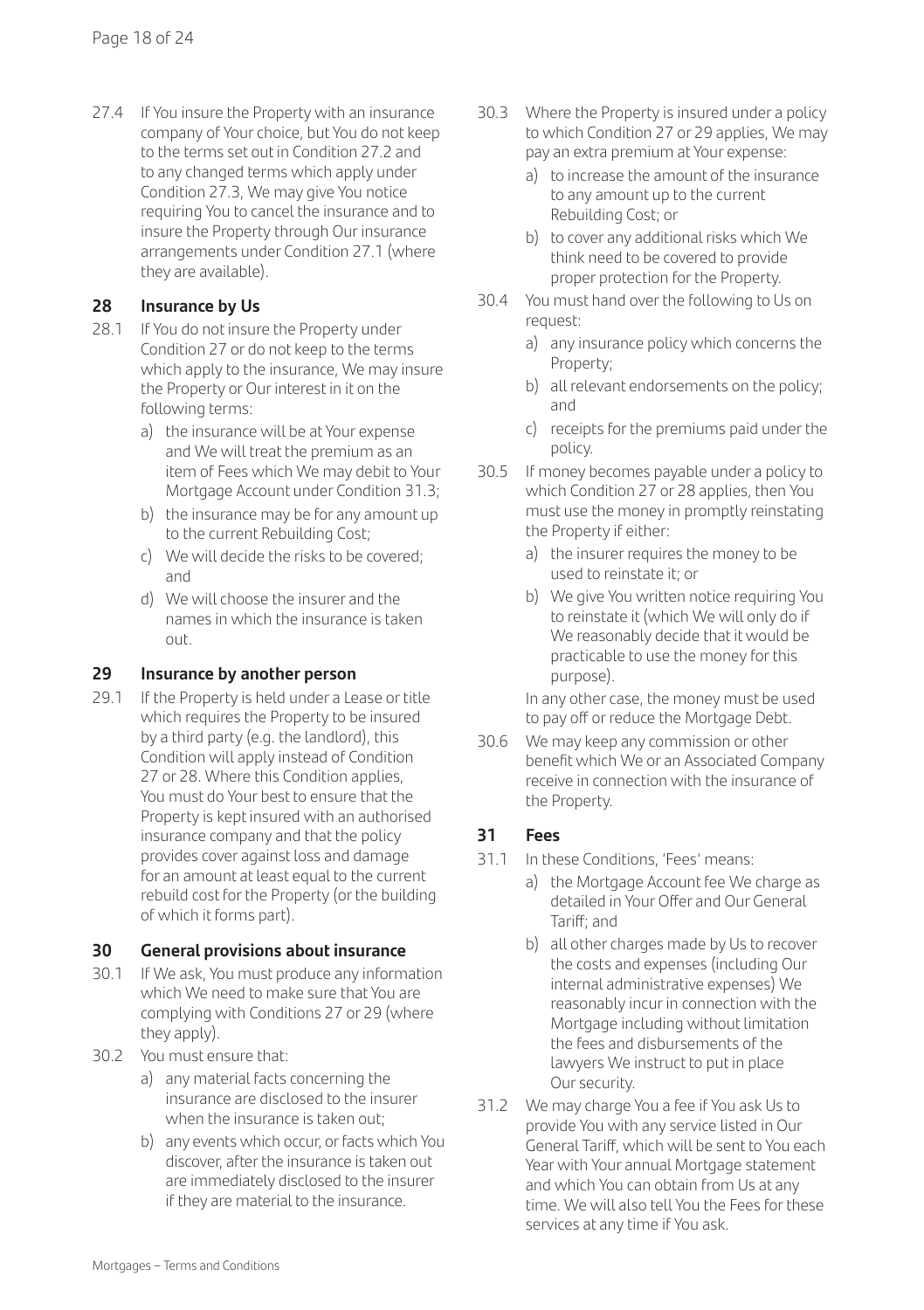- 31.3 We may also charge You a fee to recover any other costs and expenses We reasonably incur in connection with the Mortgage, including (but not limited to) the costs and expenses We incur in taking action to:
	- a) preserve, protect or enforce Our security;
	- b) recover any of the Money You Owe Us; c) bring or defend any legal proceedings (whether or not You are a party to them);
	- d) put right any failure of yours to comply with Your obligations under the Mortgage Documents; or
	- e) take out or keep up any insurance policy under these Conditions, or increase the cover provided by the policy.

 The main Fees We charge for taking actions of the kind mentioned in subparagraphs (a) to (e) above are set out in Our General Tariff. You can obtain a copy of Our General Tariff from Us at any time and We will send You a copy whenever We take an action for which a fee is shown in Our General Tariff (unless We have previously sent You a copy and the fee has not changed since then).

- 31.4 The following terms apply to any Fees We charge under Condition 31.2 or 31.3:
	- a) The amount of the Fees We charge will be determined as follows:
		- (i) each of the Fees shown in Our General Tariff is equal to Our reasonable estimate of the average costs We incur in providing the service or carrying out the activity for which the fee is charged. The fee We charge will be limited to the amount shown unless the transaction is complex or unusual service, in which case We may charge You an additional fee provided that We inform You of the amount payable in advance and You tell Us that You wish to proceed.
		- (ii) each of the Fees shown in Our General Tariff is equal to Our reasonable estimate of the average costs We incur in taking the action for which the fee is charged. The fee We charge for taking any of these actions will be limited to the amount shown.
- (iii) if You ask Us to provide a service which is not listed in Our General Tariff, or We charge a fee under Condition 31.3 for taking an action which is not listed in Our General Tariff, the amount of the fee We charge will be equal to the costs We reasonably incur in the particular case in providing the service or taking the action in question.
- b) The costs and expenses mentioned in subparagraph (a) above include both Our external costs (that is to say, costs We have to pay to other people) and Our internal costs (that is to say, costs We incur in carrying out actions ourselves).
- c) In estimating the internal costs We include in Our Fees, We will take account of both the direct costs We expect to incur in carrying out the action in question and an allowance to reflect a reasonable share of the overheads We incur in providing and maintaining any premises, systems, facilities and resources which are used partly for carrying out the action and partly for other purposes.
- d) We may change the Fees We charge for any of the following reasons:
	- (i) to enable Us to respond proportionately to a change in the external or internal costs We incur in carrying out the action for which the fee is charged:
	- (ii) to make sure that Our business is run in a way which meets the requirements of Our regulator or of any central bank or other monetary authority; or
	- (iii) to enable Us to respond proportionately to any change in the law, or in any code of practice which applies to us, or to the making of a decision, requirement or recommendation by any court, ombudsman, regulator or similar body.
- 31.5 The following terms apply if We charge a fee under Condition 31.2 or 31.3:
	- a) You agree to pay the fee to Us on demand.
	- b) We will add the fee to an unpaid Fees balance if it is not paid within seven days of Our demand.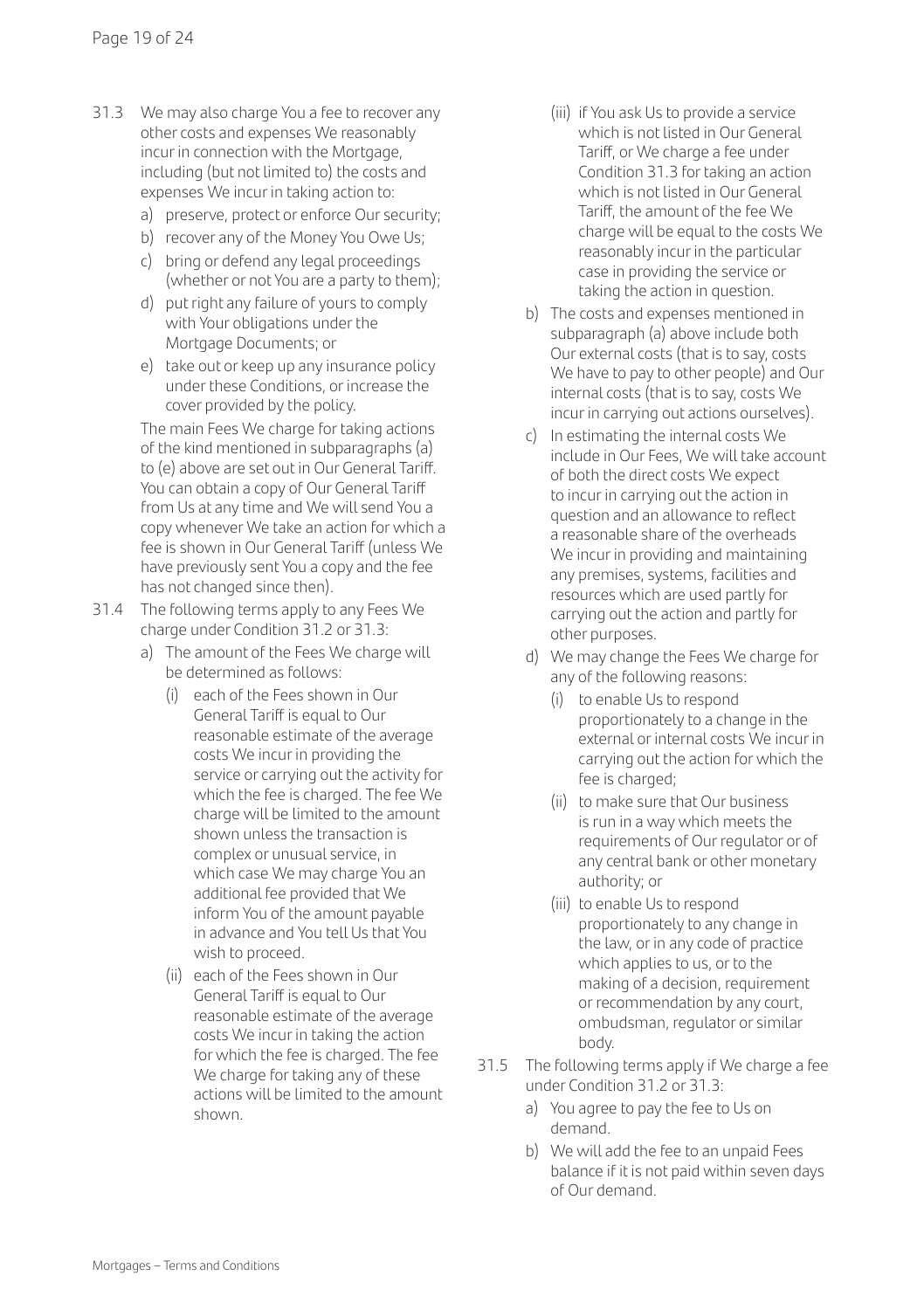- c) We will charge interest each day on the amount of the unpaid Fees balance at the end of that day.
- d) We will charge interest on the unpaid Fees balance at the Interest Rate. If We have divided Your Mortgage Account into different parts, We will charge interest on the unpaid Fees balance at the lowest Interest Rate charged on any part of the Mortgage Account.
- e) We may transfer any part of the unpaid Fees balance to Capital if We reasonably believe that You will not be able to pay off the amount transferred before the end of the Repayment Period.
- 31.6 Any fee We charge under this Condition will form part of the Money You Owe Us and will be secured by the Mortgage until it is paid.
- 31.7 We may treat any Fees You pay Us under this Condition as payment for the supply made by Us to You for the purpose of Value Added Tax, Goods and Services Tax and any other such analogous tax that may apply from time to time in Jersey.

#### **32 Further assistance from You**

- 32.1 You agree to execute any document and do anything else which We reasonably think is needed:
	- a) for any of the purposes listed in Condition 33.2; or
	- b) to assist Us in exercising any of Our powers under the Mortgage Documents.

#### **33 Power of attorney**

- 33.1 You appoint Us to be Your attorney and to do the following things in Your name and on Your behalf:
	- a) execute any document which You must execute under the Mortgage Documents or which is needed for any of the purposes listed in Condition 33.2;
	- b) do any other thing which You must do under these Conditions or which is needed for any of the purposes listed in Condition 33.2;

 You cannot revoke the power of attorney in this paragraph until the Mortgage Debt has been paid off in full.

 The preceding provisions shall apply to the fullest extent permitted by Jersey law.

33.2 The purposes mentioned in Conditions 32 and 33.1(a) and b) are:

- a) to make good or preserve Your title to the Property or Our rights in relation to the Mortgage;
- b) to make good or preserve Our charge over the Additional Security;
- c) to enable any of Our rights and powers under the Mortgage Documents to be effectively exercised;
- d) to receive any money due to You in connection with the Property or the insurance of the Property;
- e) to make sure that any money which is paid under the Additional Security is paid to Us;
- f) to use any money received as Your attorney to reduce or pay off the Mortgage Debt (except where Condition 30.5 provides otherwise);
- g) to allow the following to be transferred to a purchaser or Transferee:
	- (i) the Property;
	- (ii) the Additional Security; or
	- (iii) any interest in either of them;
- h) to allow the following, or any interest in them, to be transferred to a purchaser or Transferee:
	- (i) the Mortgage Documents;
	- (ii) Our charge over the Additional Security; and
	- (iii) any Guarantee;
- i) to bring or defend any legal proceedings which We reasonably think are needed for any of the above purposes.
- 33.3 If there is more than one of You, the power of attorney contained in this Condition allows Us and (as applicable) any receiver We appoint to act for all of You together and each of You separately.
- 33.4 We will be entitled to delegate Our power of attorney to third parties where this is reasonably necessary to help Us in the exercise of Our powers.

#### **34 Continuing security**

- 34.1 The Mortgage is a continuing security. This means that:
	- a) the Mortgage will remain in force if You die, or become bankrupt or mentally incapable;
	- b) in relation to an overdraft, the Mortgage will not be discharged merely because the account goes into credit; and
	- c) the Mortgage will not be discharged by the part payment of the Mortgage Debt.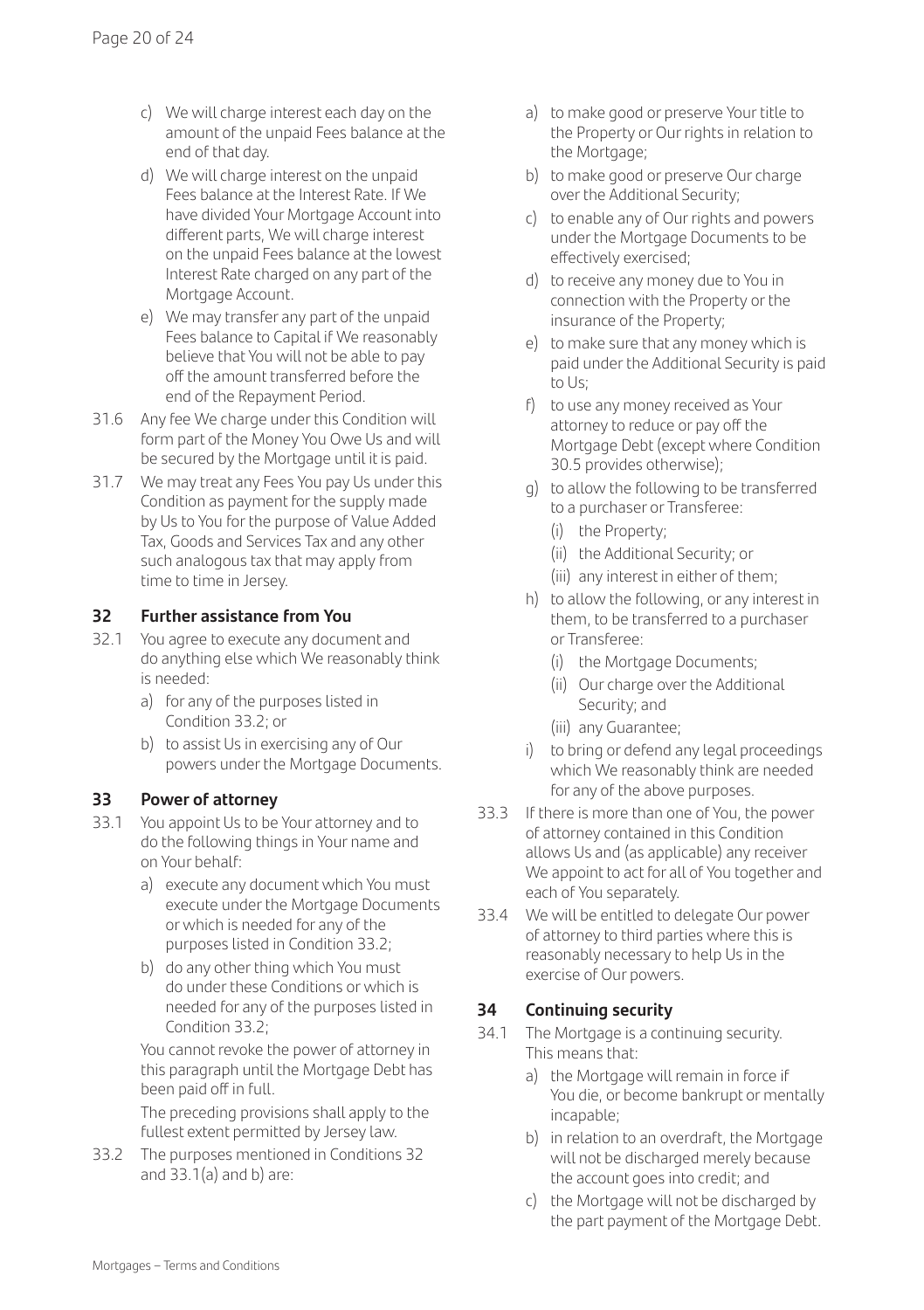#### **35 Transfer of rights**

- 35.1 You agree that We may transfer, or agree to transfer, the following to any person at any time:
	- a) some or all of Our rights or obligations under the Mortgage Documents; and
	- b) some or all of the rights or obligations We have under Our charge over the Additional Security.
- 35.2 If We transfer any of Our rights under Condition 35.1, the Transferee will be able to enforce the transferred rights against You in the same way that We could enforce them before the transfer.
- 35.3 If We transfer Our right to change the Standard Variable Rate, the Transferee will be entitled to change the Standard Variable Rate not only for the reasons set out in Condition 14.2, but also to ensure that the Transferee is able to meet any of its obligations to third parties.
- 35.4 If We transfer any of Our obligations under Condition 35.1:
	- a) You will be able to enforce the transferred obligations against the Transferee in the same way that You could enforce them against Us before the transfer; and
	- b) We will be released from any further liability to perform the transferred obligations.
- 35.5 We will only transfer Our rights or obligations under Condition 35.1 if:
	- a) the Transferee agrees to exercise the transferred rights or perform the transferred obligations in accordance with a statement of policy which We approve before the transfer; and
	- b) We reasonably think that the policy described in the statement is no less favourable to You than the policy We were following before the transfer.
- 35.6 We may release to any prospective or actual Transferee information about the Mortgage and Your Mortgage Account.
- 35.7 Our powers to transfer Our rights or obligations are in addition to those existing from time to time under the general law.
- 35.8 Your rights and obligations under the Mortgage Documents are personal to You and therefore You are not entitled to transfer them to anyone else.

#### **36 Variations**

- 36.1 If We believe that the Mortgage or Your Mortgage Account would benefit from enhanced or additional services, We may make changes to any Conditions that apply to You to give You the benefit of such enhanced or additional services.
- 36.2 We can also change the terms of the Mortgage Documents to respond proportionately to the fact that any of the following have occurred or are about to occur:
	- a) any change in the law, regulation or in codes of practice or the making of a recommendation, requirement or decision by any court, ombudsman, regulator or similar body; or
	- b) any change to the systems We use to manage Our accounts, including changes in the technology We use and changes resulting from any reorganisation of Our business by it being acquired by or by Our acquiring another financial organisation.

 We will give You 30 days' prior written notice of any change We make under this paragraph and the change will take effect from the date specified in the notice (which will not be earlier than the date when We give the notice).

36.3 You will not be charged any Fees for any changes We make to the Conditions under this Condition 36.

#### **37 Enforcement of rights**

- 37.1 Each Condition, paragraph and subparagraph in these Conditions is separate from the others. If any Condition, paragraph or subparagraph cannot be enforced, this will not stop You or Us from enforcing any other Condition, paragraph or subparagraph.
- 37.2 If You or We delay taking, or fail to take, any action following a breach by the other party of any of the Conditions, the party delaying or failing to take action will still be entitled to exercise their rights at a later date and will not be prevented from taking action in relation to any future breaches.
- 37.3 We will not be responsible for any breach of these Conditions caused by circumstances beyond Our reasonable control.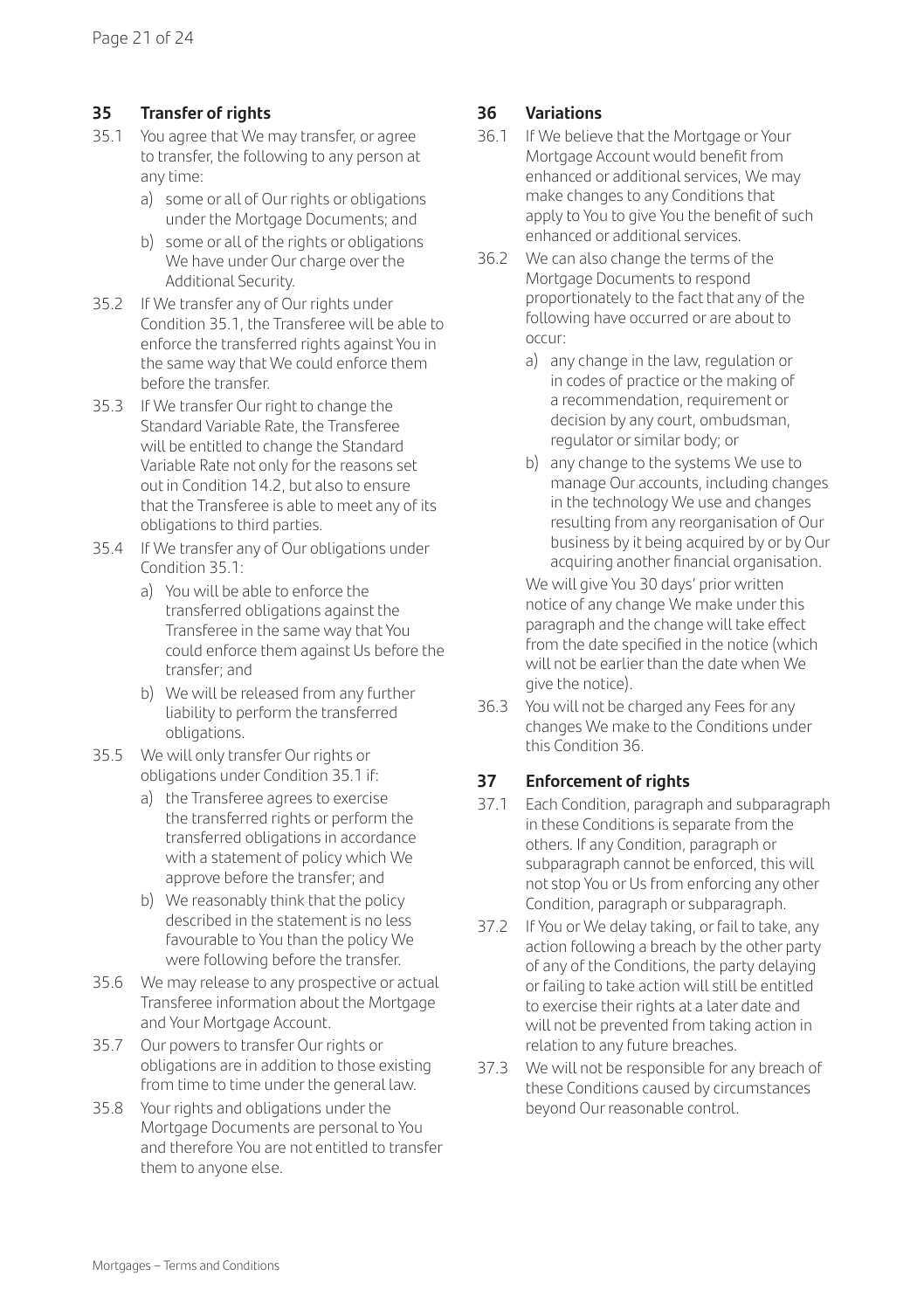#### **38 Notices**

- 38.1 We may give You notice under these Conditions:
	- a) by delivering the notice to You at the Property;
	- b) by sending the notice to You by pre-paid post at the Property (in which case, the notice is to be treated as given on the day when it would arrive in the normal course of post);
	- c) if You have so agreed, by sending the notice to You electronically; or
	- d) If and so long as the Property is Let (i.e. while You are the landlord under a Lease of the Property), We may also give You notice under these Conditions by sending the notice to You by firstclass post or second-class post at the last correspondence address You have notified to Us (in which case, the notice is to be treated as given on the day when it would arrive in the normal course of post).
- 38.2 A notice given under Condition 14.2 (that is to say, a notice of a change in the Standard Variable Rate for one or more of the reasons stated in that paragraph), may be given either in accordance with Condition 38.1 or by advertising the notice in at least one national newspaper chosen by Us and in Our branches. A notice given by advertisement under this paragraph is to be treated as given on the first day on which it has both:
	- a) appeared in each of the newspapers We have chosen; and
	- b) been advertised in Our branches. A notice will still be valid even if, by mistake, We fail to display it at some of Our branches.
- 38.3 Any notice We give You will come into effect on the date stated in it. If no date is stated, it will come into effect on the day it is given.
- 38.4 We may cancel any notice at any time before it comes into effect by giving You notice under Condition 38.1.

#### **39 Governing law**

- 39.1 Fach of the Mortgage Documents is governed by the law of the Island of Jersey, as applicable and as stated in the Offer.
- 39.2 We agree that the courts of the Island of Jersey are to have jurisdiction to settle any dispute (including claims for set-off and counterclaims) which may arise in connection with the Mortgage Documents and We submit to the non-exclusive jurisdiction of the courts of the Island of Jersey.

#### **40 Data Protection and Disclosure**

- 40.1 We may share Your information with other companies in the Santander group (further details of the Santander group of companies can be found in Our 'Using my personal data' booklet), Our associated companies and with Our service providers and agents, some of whom may be in other countries. We may do this so they can manage Your Account and to help Us develop and improve Our products and services. It may also be necessary to share Your information with other companies in the Santander group in order to comply with legal and regulatory obligations. We will ensure Your information is used in line with Our own strict confidentiality policies (a copy of Our privacy policy is available on Our Website) and as required under data protection legislation in the Relevant Jurisdiction. If We transfer Your data to another country, We will only transfer to countries or in circumstances designated as having or establishing adequate levels of protection in line with data protection legislation in the Relevant Jurisdiction.
- 40.2 All information We collect is collected lawfully and held for specified and lawful purposes in accordance with data protection legislation in the Relevant Jurisdiction. Your privacy is important to Us and We will respect Your personal information and do Our best to ensure that the details We hold are accurate and kept up to date. To ensure this You must inform Us of any changes in Your details or circumstances promptly.
- 40.3 Subject to Our understanding of local advertising regulations of the country of Your Correspondence Address, any information You provide to Us may be used by Us to advise You by post, telephone or other electronic media, any products and services that We think may be of interest to You. If You elected to receive this information during the application process or at a later date, and You wish to withdraw Your consent You can do so at any time. You should write to Santander International, 13-15 Charing Cross, St Helier, Jersey JE2 3RP Channel Islands, if Your Account is in Jersey, or Santander International, PO Box 123, 19-21 Prospect Hill, Douglas, Isle of Man, IM99 1ZZ if Your Account is located in the Isle of Man. You may also advise Us by telephone.
- 40.4 You have the right of access to certain personal records that We hold about You, as provided under data protection legislation in the Relevant Jurisdiction. If You wish to exercise this right, You should write to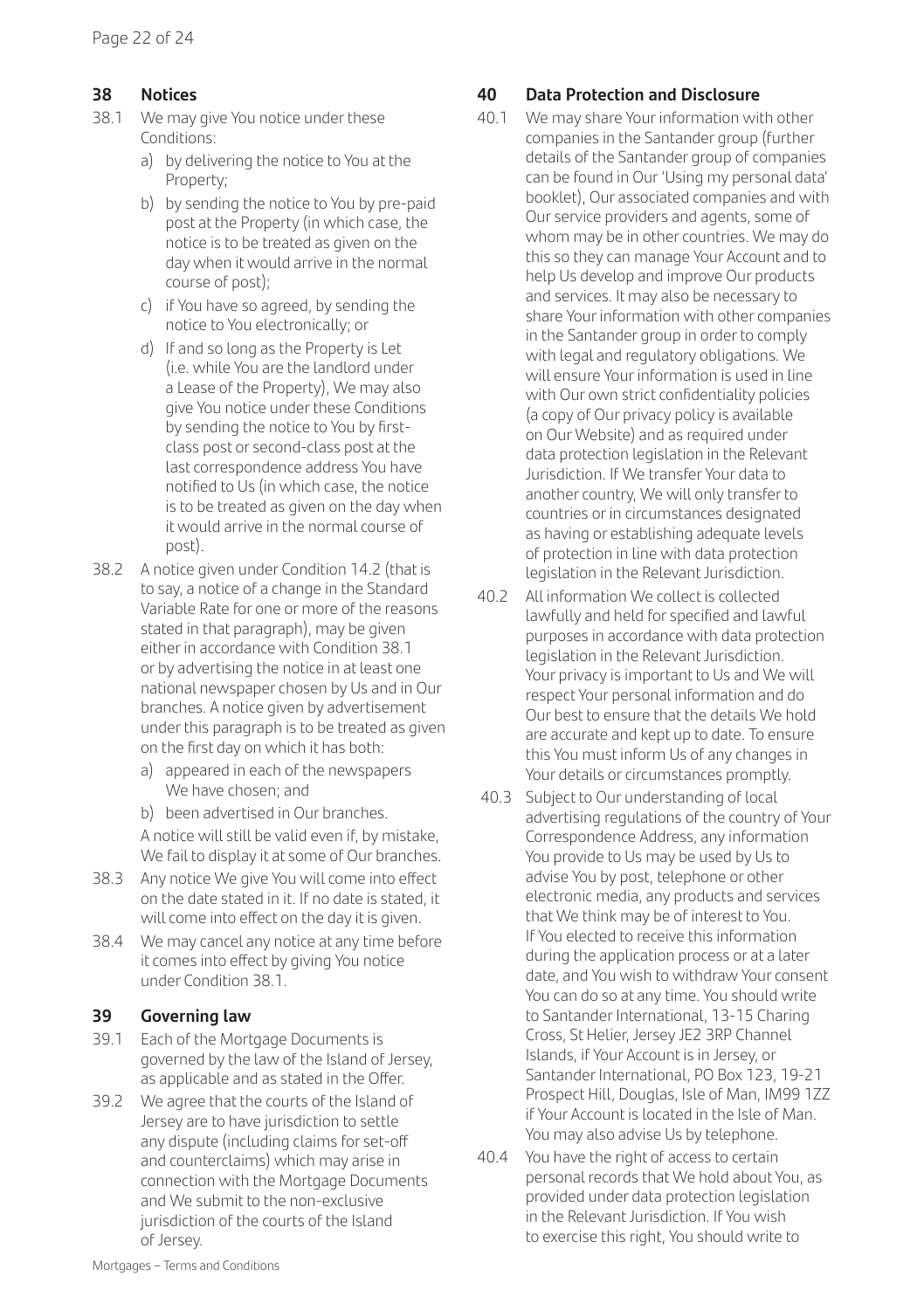Santander International, 13-15 Charing Cross, St Helier, Jersey JE2 3RP Channel Islands if Your Account is located in Jersey or Santander International, PO Box 123, 19-21 Prospect Hill, Douglas, Isle of Man, IM99 1ZZ if Your Account is located in the Isle of Man. You may request a copy of the information We hold about You at any time. This is known as a Subject Access Request.

- 40.5 You can request a copy of Your Statements on a mortgage or banking Account up to 5 years after the date of Your Account closure. The applicable charge for copy Statements prevailing at the time of Your request will apply. We will only provide copy Statements for that period when Your Account was open in the 5 years before Your request. This means that if You request copy Statements 3 years after You closed Your Account, We will provide 2 years of Statements.
- 40.6 We may use the information You provide to search credit reference and/or fraud prevention agencies. We may use information We receive from these agencies about You to manage Your Account, recover debt; prevent and detect fraud, verify identities and meet any legal obligations on Us; including statutory and regulatory reporting. Other organisations may become aware of such a search and use this information to prevent and detect fraud, money laundering and other crimes and to assess Your ability to obtain credit.
- 40.7 Santander Financial Services plc, through the Relevant Branch, is the controller of Your data, and will use Your data in accordance with the data protection laws in the Relevant Jurisdiction. As a customer with Us We may decide to pass certain data to the UK office, to be held in the UK, who will use the data in accordance with UK Data Protection legislation.
- 40.8 You will agree to provide Us with personal information, declarations or certifications that We are required to retain by law within 30 days (or such shorter period as may be required by law), of Us making a request to You to enable Us to determine whether Your Account details will need to be reported to the Tax Authorities in the Relevant Jurisdiction.
- 40.9 You agree to inform Us within 30 days in writing if any of Your personal information changes or there is any change in the circumstances following any certification that You may have provided to Us.
- 40.10 In addition to the information You provide, We may also collect information about any Signatory to an Account from:
	- a) other Account holdings with which Signatory(ies) are connected; and
	- b) other organisations, including credit reference agencies and fraud prevention agencies; and
	- c) the way You use Our products and services, e.g., Account transactions.
- 40.11 We may give details of Your Account or Your name and address and other information about You to anyone else if:
	- a) We are required to do so, by the law; of the Relevant Jurisdiction or the law of any other jurisdiction; or
	- b) this is necessary to protect Your or Our interests; or
	- c) disclosure is made at Your request or with Your consent; or
	- d) We consider it necessary or desirable to disclose to any police, judicial, fiscal, regulatory or other public authority in any jurisdiction; or
	- e) where We transfer Our rights and obligations under this agreement or intend to do so (see Condition 35).
- 40.12 The customer hereby acknowledges, and when required by applicable data protection regulation expressly consents, the disclosure of his/her personal data to other Santander group companies, along with any relevant transactions-related information, that allows such companies to comply with:
	- i) the group's financial crime compliance internal policies;
	- ii) its legal obligations relating to the antimoney laundering and counter terrorism financial regulations; and
	- iii) its regulatory reporting to the supervisory authorities.
- 40.13 We are required to disclose Your name and Residential Address on all payment instructions.
- 40.14 We will not disclose Your information to anyone outside the Santander group, other than for the purposes described above, unless:
	- a) We have Your permission; or
	- b) We are required to do so by law; or
	- c) We are requested to do so under a specific exemption contained in the data protection legislation in the Relevant Jurisdiction.